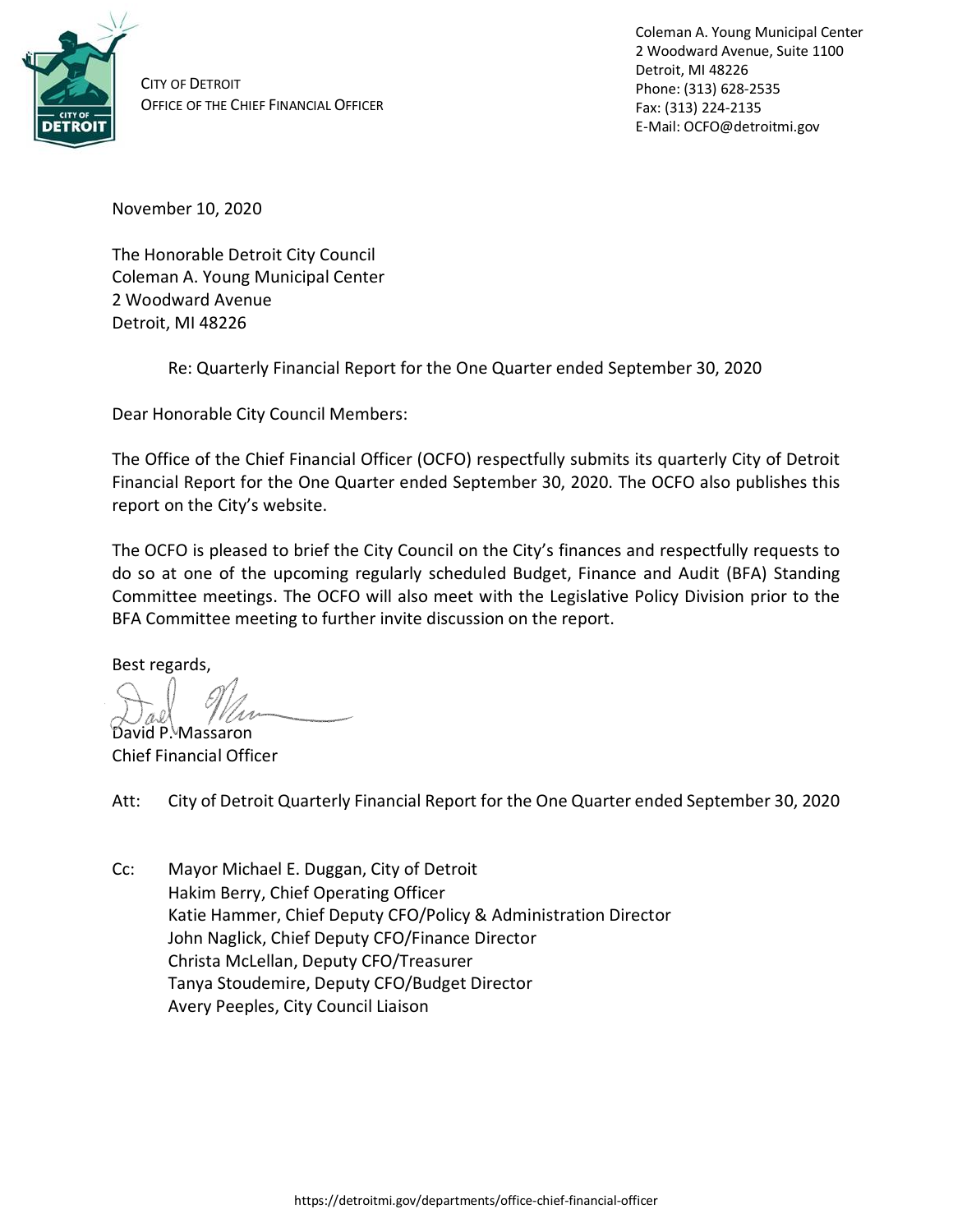

# Q1 FY 2021 Financial Report

### For the 1 Quarter ended September 30, 2020

Office of the Chief Financial Officer

Submitted on November 10, 2020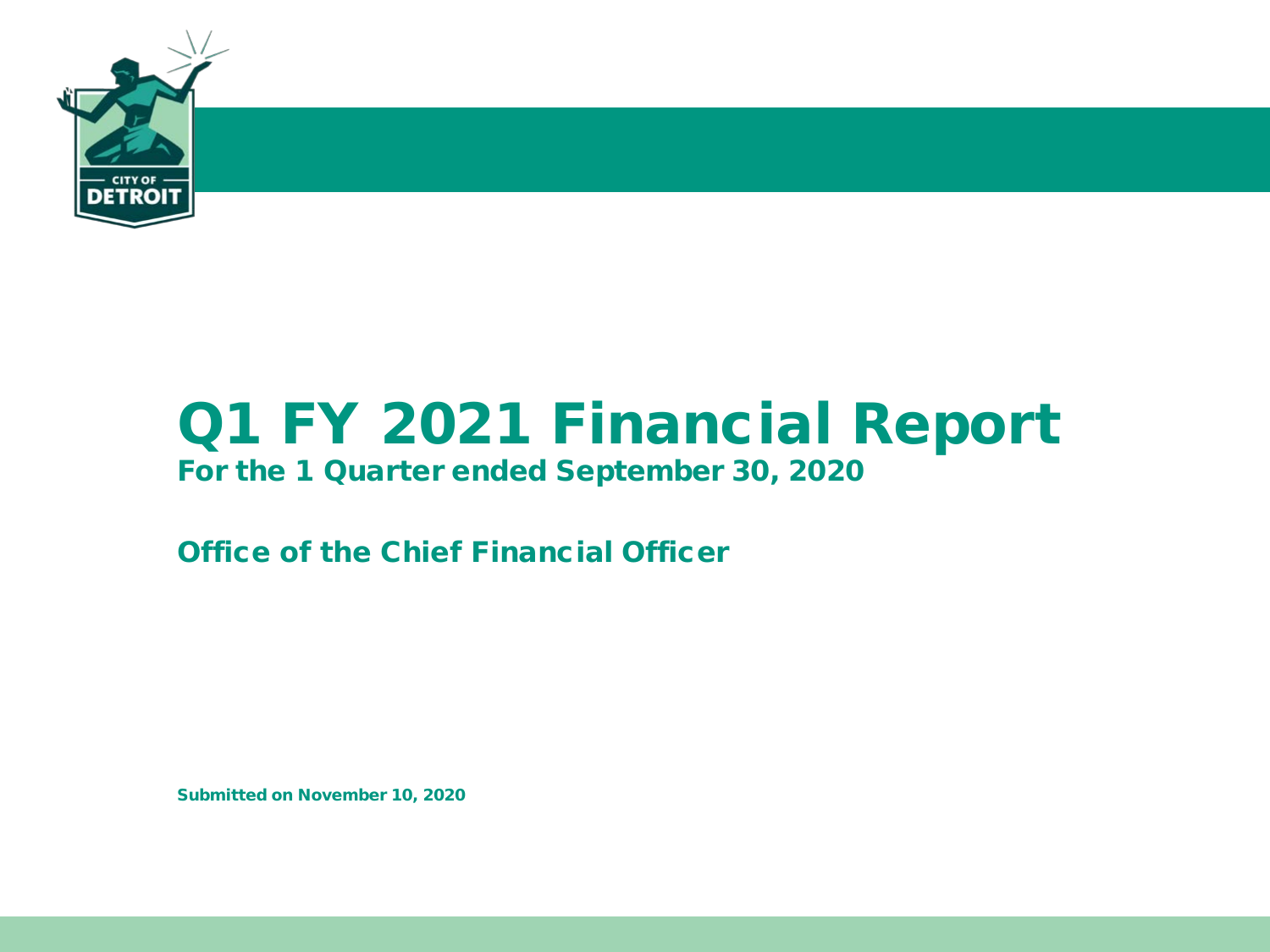

### **Table of Contents**

|                               | Page(s)       |
|-------------------------------|---------------|
| Investments                   | $\mathcal{P}$ |
| <b>Pension Payments</b>       | 3             |
| <b>Debt Service</b>           |               |
| <b>Appendix: Debt Details</b> | $1A - 19A$    |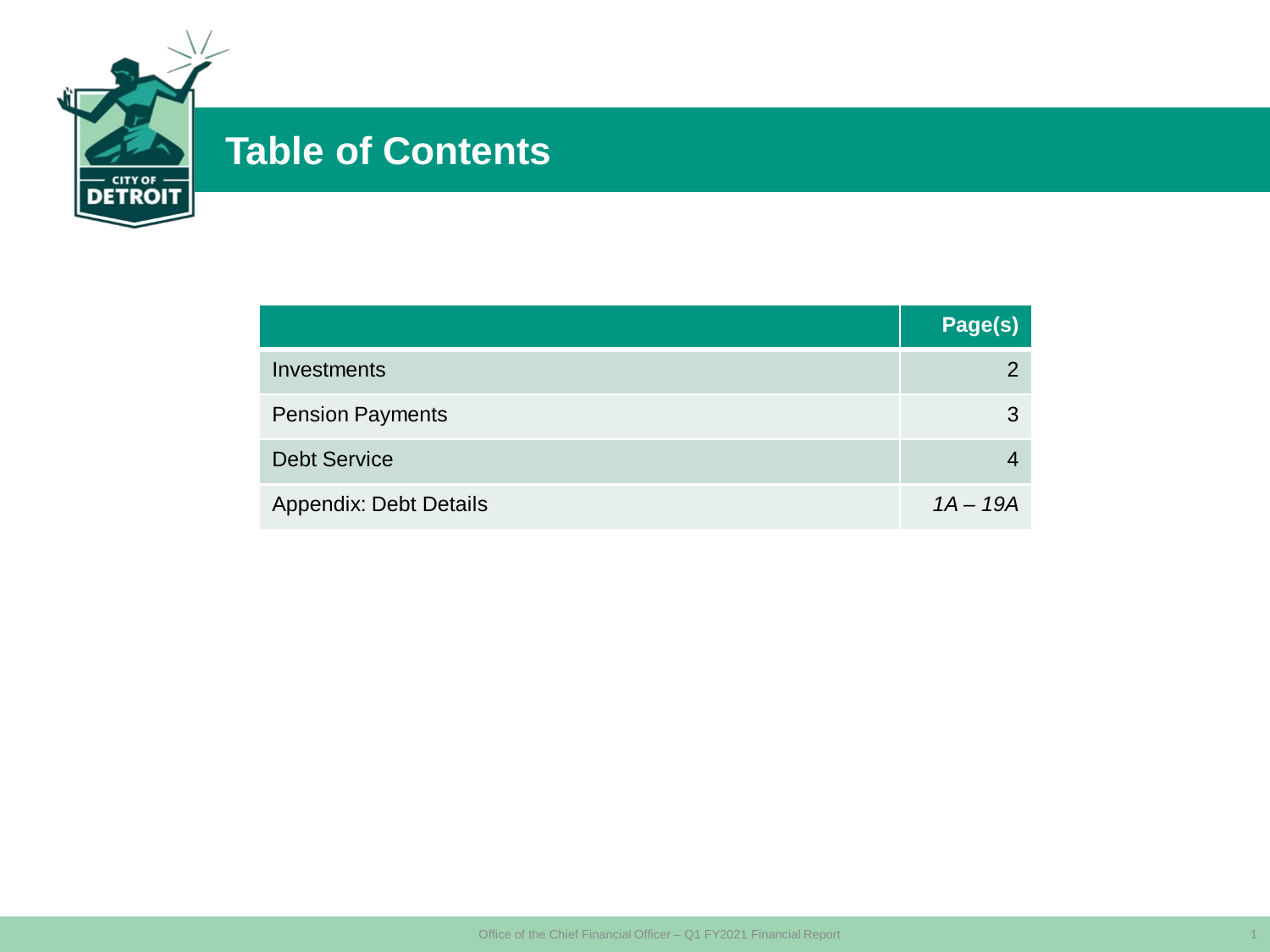

# **Investment Portfolio Summary**

### **(Q1 FY 2021)**

| <b>Common Cash</b>                         | Par Value        | <b>Market Value</b> | <b>Book Value</b> | % of Portfolio | Term           | <b>Days to Maturity</b> |
|--------------------------------------------|------------------|---------------------|-------------------|----------------|----------------|-------------------------|
| <b>Demand Deposit</b>                      | 138,016,022.78   | 138,016,022.78      | 138,016,022.78    | 37.00%         |                |                         |
| LGIP                                       | 62,481,055.66    | 62,481,055.66       | 62,481,055.66     | 17.00%         | $\overline{1}$ | 1                       |
| Municipal Money Market                     | 174,053,989.59   | 174,053,989.59      | 174,053,989.59    | 46.00%         | $\overline{1}$ | 1                       |
|                                            | \$374,551,068.03 | \$374,551,068.03    | \$374,551,068.03  | 100.00%        |                |                         |
| <b>Total Earnings</b>                      | \$165,406.89     |                     |                   |                |                |                         |
| <b>Fiscal YTD Effective Rate of Return</b> | 0.20%            |                     |                   |                |                |                         |
|                                            |                  |                     |                   |                |                |                         |
| <b>Self Insurance Escrow</b>               | Par Value        | <b>Market Value</b> | <b>Book Value</b> | % of Portfolio | Term           | <b>Days to Maturity</b> |
| <b>Trustee Money Markets</b>               | 9,625,150.95     | 9,625,150.95        | 9,625,150.95      | 100.00%        |                |                         |
|                                            | \$9,625,150.95   | \$9,625,150.95      | \$9,625,150.95    | 100.00%        |                |                         |
| <b>Total Earnings</b>                      | \$2,730.31       |                     |                   |                |                |                         |
| <b>Fiscal YTD Effective Rate of Return</b> | 0.06%            |                     |                   |                |                |                         |
| <b>Debt Service</b>                        | Par Value        | <b>Market Value</b> | <b>Book Value</b> | % of Portfolio | Term           | <b>Days to Maturity</b> |
| <b>Trustee Money Markets</b>               | 122,951,939.03   | 122,951,939.03      | 122,951,939.03    | 100.00%        |                |                         |
|                                            | \$122,951,939.03 | \$122,951,939.03    | \$122,951,939.03  | 100.00%        |                |                         |
| <b>Total Earnings</b>                      | \$9,871.66       |                     |                   |                |                |                         |
| <b>Fiscal YTD Effective Rate of Return</b> | 0.04%            |                     |                   |                |                |                         |
|                                            |                  |                     |                   |                |                |                         |
| <b>Bond Proceeds</b>                       | Par Value        | <b>Market Value</b> | <b>Book Value</b> | % of Portfolio | Term           | <b>Days to Maturity</b> |
| LGIP                                       | 78,605,831.45    | 78,605,831.45       | 78,605,831.45     | 41.00%         |                |                         |
| <b>Trustee Money Markets</b>               | 114,264,639.37   | 114,264,639.37      | 114,264,639.37    | 59.00%         | $\overline{1}$ | $\mathbf{1}$            |
|                                            | \$192,870,470.82 | \$192,870,470.82    | \$192,870,470.82  | 100.00%        |                |                         |
| <b>Total Earnings</b>                      | \$55,964.93      |                     |                   |                |                |                         |
| <b>Fiscal YTD Effective Rate of Return</b> | 0.11%            |                     |                   |                |                |                         |
|                                            |                  |                     |                   |                |                |                         |
| <b>DPW</b>                                 | Par Value        | <b>Market Value</b> | <b>Book Value</b> | % of Portfolio | Term           | <b>Days to Maturity</b> |
| LGIP                                       | 26,377,001.39    | 26,377,001.39       | 26,377,001.39     | 100.00%        |                |                         |
|                                            | \$26,377,001.39  | \$26,377,001.39     | \$26,377,001.39   | 100.00%        |                |                         |
| <b>Total Earnings</b>                      | \$13,649.48      |                     |                   |                |                |                         |
| <b>Fiscal YTD Effective Rate of Return</b> | 0.21%            |                     |                   |                |                |                         |
|                                            |                  |                     |                   |                |                |                         |
| Reserve                                    | Par Value        | <b>Market Value</b> | <b>Book Value</b> | % of Portfolio | Term           | <b>Days to Maturity</b> |
| <b>Certificates of Deposit</b>             | 47,143,150.68    | 47,738,200.68       | 47,143,150.68     | 40.00%         | 833            | 588                     |
| <b>Federal Agency Securities</b>           | 9,995,000.00     | 9,993,095.40        | 9,995,000.00      | 8.00%          | 1094           | 262                     |
| LGIP                                       | 50,004,528.56    | 50,004,528.56       | 50,004,528.56     | 42.00%         | $\overline{1}$ | $\overline{1}$          |
| <b>Trustee Money Markets</b>               | 11,235,210.28    | 11,235,210.28       | 11,235,210.28     | 9.00%          | $\overline{1}$ | $\mathbf{1}$            |
|                                            | \$118,377,889.52 | \$118,971,034.92    | \$118,377,889.52  | 100.00%        |                |                         |
| <b>Total Earnings</b>                      | \$233,059.09     |                     |                   |                |                |                         |
| <b>Fiscal YTD Effective Rate of Return</b> | 0.78%            |                     |                   |                |                |                         |
| <b>Retiree Protection Trust</b>            | Par Value        | <b>Market Value</b> | <b>Book Value</b> | % of Portfolio | Term           | <b>Days to Maturity</b> |
| Fixed Income Investments                   | 186,372,344.00   | 186,372,344.00      | 186,372,344.00    | 79.00%         | N/A            | N/A                     |
| <b>Trustee Money Market</b>                | 50,258,373.00    | 50,258,373.00       | 50,258,373.00     | 21.00%         | $\overline{1}$ |                         |
|                                            | \$236,630,717.00 | \$236,630,717.00    | \$236,630,717.00  | 100.00%        |                | 1                       |
|                                            |                  |                     |                   |                |                |                         |
| <b>Total Earnings</b>                      | \$1,112,058.00   |                     |                   |                |                |                         |
| Fiscal YTD Effective Rate of Return        | 0.62%            |                     |                   |                |                |                         |

**Total Earnings \$1,592,740.36**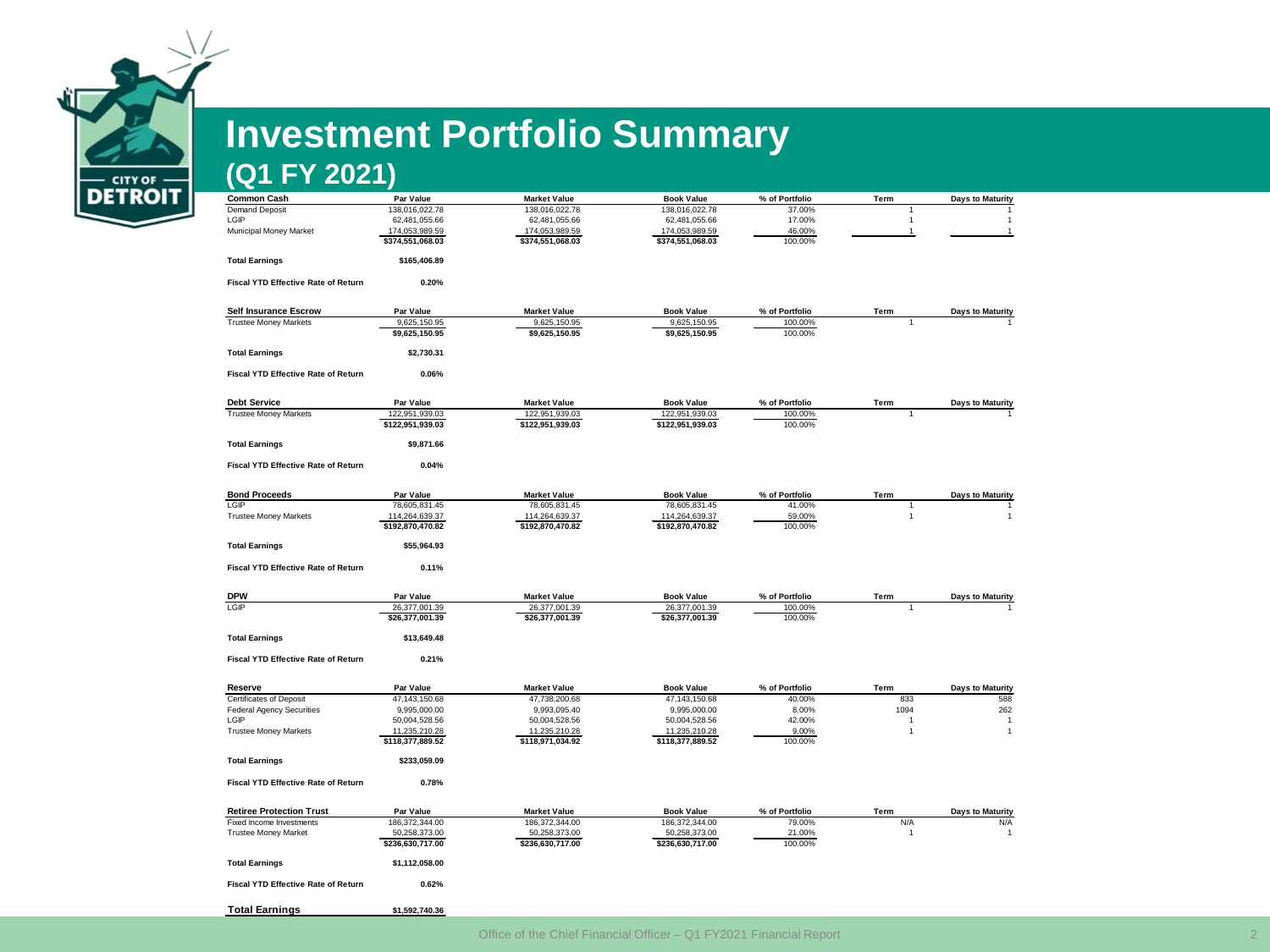

### **Pension Payments**

**City of Detroit Pension Payments Report for the One Quarter ended September 30, 2020** (unaudited)

|                                  |     |                          |                      | <b>YTD FY2021 Payments by Source</b> |                       |                          |                    |              |
|----------------------------------|-----|--------------------------|----------------------|--------------------------------------|-----------------------|--------------------------|--------------------|--------------|
|                                  |     |                          |                      |                                      |                       |                          | <b>Detroit</b>     |              |
|                                  |     |                          | <b>Detroit Water</b> | <b>Great Lakes</b>                   |                       | <b>COBO</b>              | Institute of Arts  |              |
|                                  |     |                          | and Sewerage         | Water                                | <b>Detroit Public</b> | <b>Authority (TCF</b>    | and                |              |
| <b>YTD Payments to Plan/Fund</b> |     | <b>City of Detroit</b>   | Department           | Authority                            | Library               | Center)                  | <b>Foundations</b> | <b>Total</b> |
| PFRS Hybrid Plan (Component I)   | \$. | 5,118,872                |                      |                                      |                       |                          |                    | 5,118,872    |
| PFRS Legacy Plan (Component II)  |     | $\overline{\phantom{0}}$ |                      | -                                    |                       | $\overline{\phantom{a}}$ | $\,$               |              |
| GRS Hybrid Plan (Component I)    |     | 2,621,400                | 352.411              |                                      | 84.671                | 1,542                    |                    | 3,060,024    |
| GRS Legacy Plan (Component II)   |     | $\overline{\phantom{0}}$ |                      |                                      |                       |                          |                    |              |
| RPF (IRC Section 115 Trust)      |     | 50,000,000               |                      | $\overline{\phantom{0}}$             |                       |                          |                    | 50,000,000   |
| <b>Total</b>                     |     | 57,740,273               | 352,411              |                                      | 84,671                | 1,542                    |                    | 58,178,896   |

**Acronyms:**

PFRS: Police and Fire Retirement System GRS: General Retirement System RPF: Retiree Protection Fund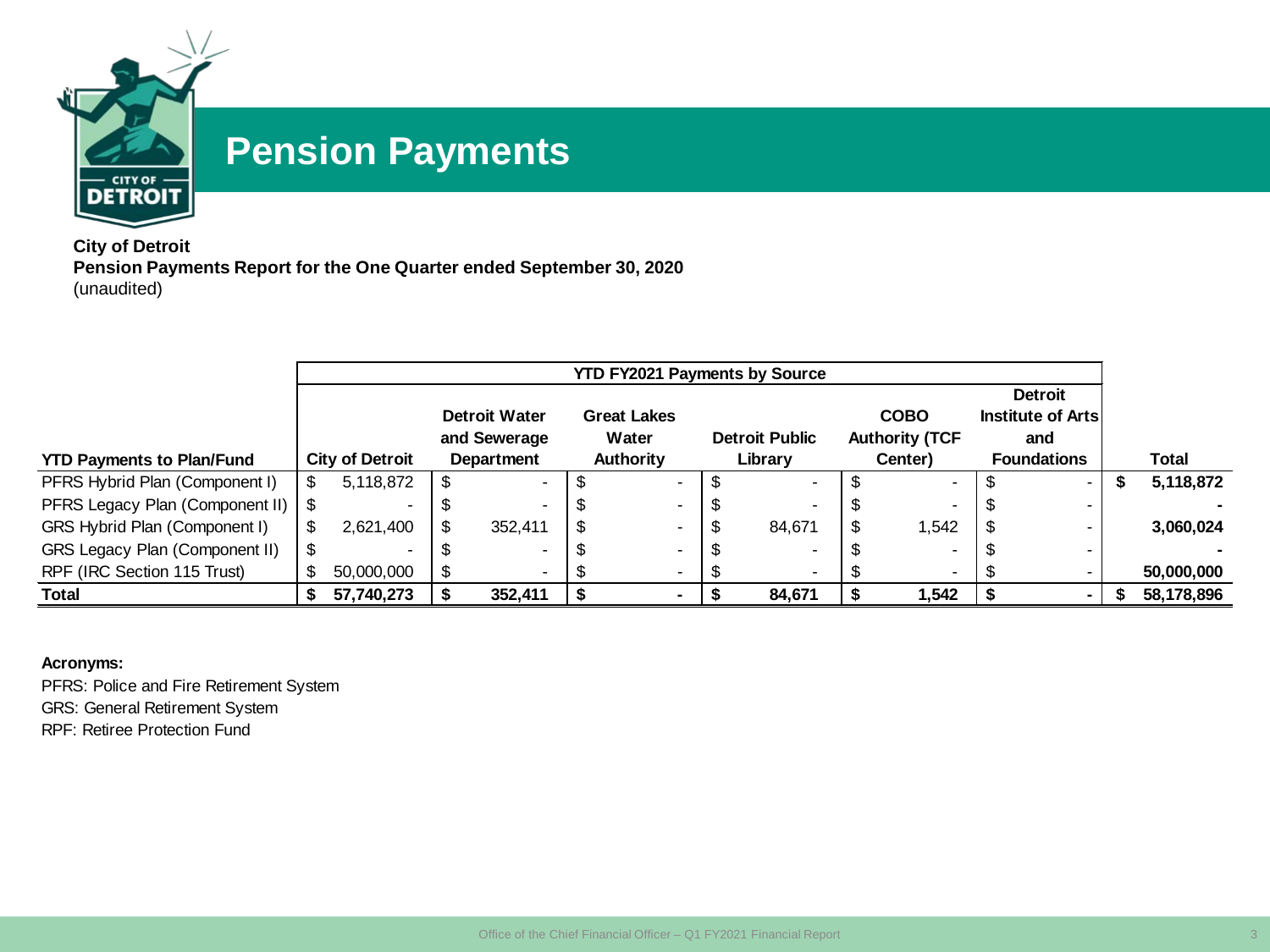

### **Debt Service**

#### **City of Detroit Debt Service Report for the One Quarter ended September 30, 2020** (unaudited)

|                                                |                       |                                                    |                               | FY 2021            |                    |   |                               |    |                                                 |
|------------------------------------------------|-----------------------|----------------------------------------------------|-------------------------------|--------------------|--------------------|---|-------------------------------|----|-------------------------------------------------|
| <b>Debt Obligation</b>                         | # of<br><b>Series</b> | <b>Principal</b><br>Outstanding<br>(as of 9/30/20) | Annual<br><b>Debt Service</b> | <b>Amount Paid</b> | <b>Balance Due</b> |   | At Trustee<br>(as of 9/30/20) |    | <b>Required</b><br>Set-Aside<br>(as of 9/30/20) |
| <b>UTGO Bonds</b>                              |                       | \$<br>125,840,000                                  | \$<br>16,912,000              |                    | \$<br>16,912,000   |   | 11,570,317                    | \$ |                                                 |
| LTGO DSA First Lien Bonds                      |                       | 234,485,000                                        | 18,848,446                    |                    | 18,848,446         |   | 15,431,290                    |    | 15,430,723                                      |
| UTGO DSA Second Lien Bonds                     |                       | 86,815,000                                         | 9,825,710                     |                    | 9,825,710          |   | 10,476,827                    |    | 6,345,042                                       |
| LTGO DSA Third Lien Bonds                      |                       | 108,875,000                                        | 10,366,451                    |                    | 10,366,451         |   | 8,727,720                     |    | 8,727,397                                       |
| UTGO DSA Fourth Lien Bonds                     |                       | 117,190,000                                        | 35,919,553                    |                    | 35,919,553         |   | 50,546,794                    |    | 17,959,776                                      |
| LTGO DSA Fifth Lien Bonds                      |                       | 175,985,000                                        | 8,745,092                     |                    | 8,745,092          |   | 4,372,682                     |    | 4,372,546                                       |
| LTGO (Exit Financing, Remarketed) <sup>1</sup> | 2                     | 205,610,000                                        | 32,747,216                    |                    | 32,747,216         |   | 28,912,485                    |    | 28,050,945                                      |
| LTGO (B-Notes)                                 | 2                     | 434,311,789                                        | 17,372,472                    |                    | 17,372,472         |   | 8,686,236                     |    |                                                 |
| LTGO MSF (JLA) Loan <sup>2</sup>               |                       | 4,159,104                                          | 40,806                        | 40,806             |                    |   |                               |    |                                                 |
| MTF Bonds <sup>3</sup>                         |                       | 123,500,000                                        | 13,807,702                    |                    | 13,807,702         |   | 9,238,087                     |    | 8,058,028                                       |
| HUD Notes <sup>4</sup>                         | 10                    | 39,925,000                                         | 5,981,803                     | 5,444,655          | 537,147            |   | 5,414,119                     |    |                                                 |
|                                                | 23                    | 1,656,695,893                                      | \$170,567,250                 | 5,485,462          | 165,081,789        | S | 153,376,557                   | S  | 88,944,457                                      |
| Fund 1000 - General Fund-LTGO                  |                       | 1,163,425,893                                      |                               | 40,806             |                    |   |                               |    |                                                 |
| Fund 4000 - Debt Service Fund-UTGO             |                       | 329,845,000                                        |                               |                    |                    |   |                               |    |                                                 |
| Fund 2001 - CDBG Fund-HUD Notes                |                       | 39,925,000                                         |                               | 5,444,655          |                    |   |                               |    |                                                 |
| <b>Fund 3301 - Street Funds-MTF Bonds</b>      |                       | 123,500,000                                        |                               |                    |                    |   |                               |    |                                                 |
|                                                |                       | 1,656,695,893                                      |                               | 5,485,462          |                    |   |                               |    |                                                 |

<sup>1</sup>This bond issue has a debt service reserve fund of \$27,500,000 held by the trustee. The DSRF is not reflected in the "At Trustee" amount because it is not intended to pay debt service. <sup>2</sup>On June 10, 2019, the City entered into a loan agreement with the Michigan Strategic Fund to borrow an amount not to exceed \$10 million for the purpose of demolishing the Joe Louis Arena. The first drawdown occurred on July 9, 2019. To date, \$4,159,104 has been drawn down. In June 2020, an application to extend the due date for the final drawdown to December 31, 2020 was approved.

<sup>3</sup> The most recent draw of \$33,500,000 was made on April 1, 2020. The final draw occurs on October 1, 2020.

<sup>4</sup> In FY17, funds to pay the remaining payments for the HUD Note New Amsterdam project were placed with the trustee and the Note was defeased in substance.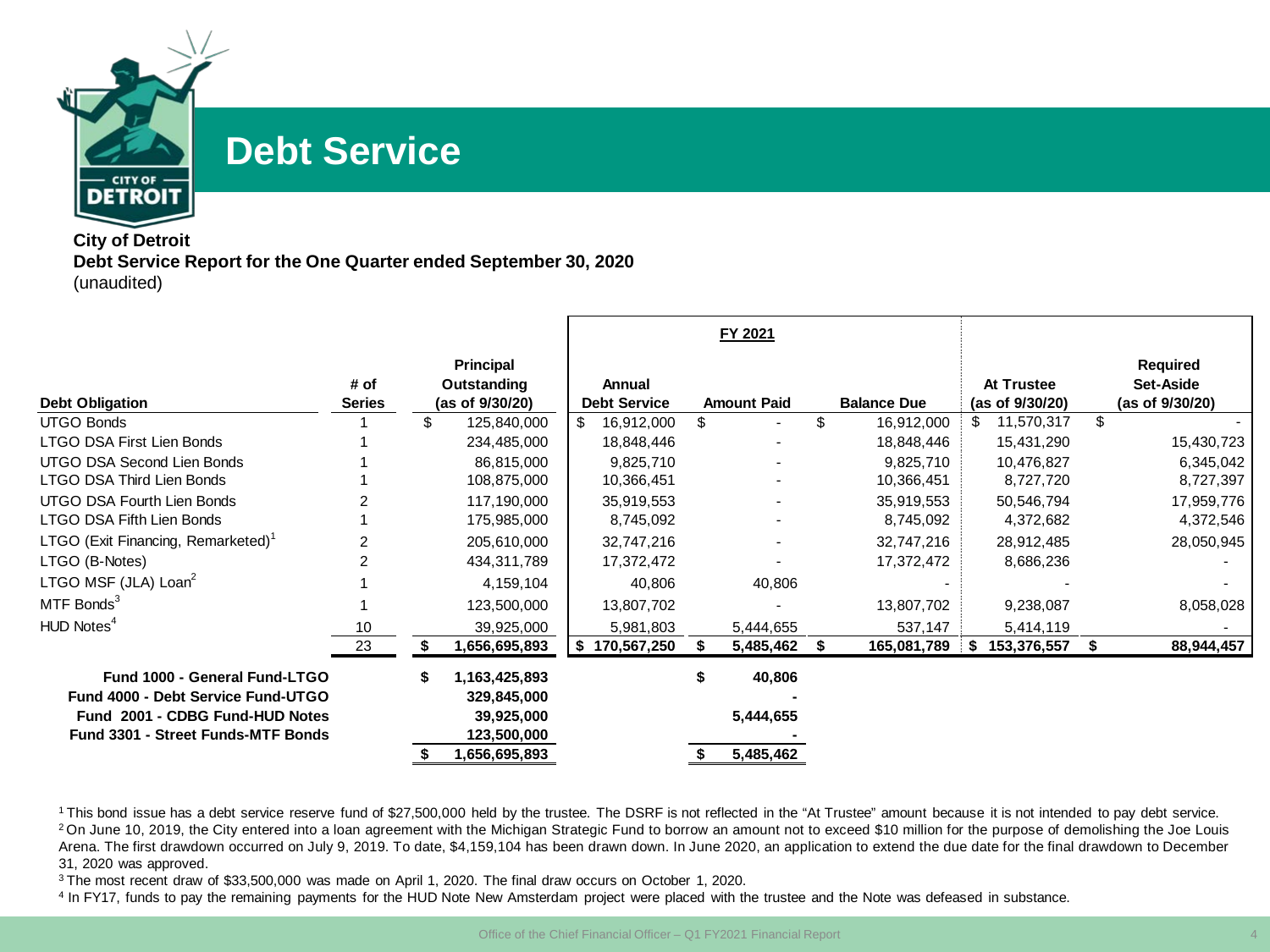

## **Appendix: Debt Details**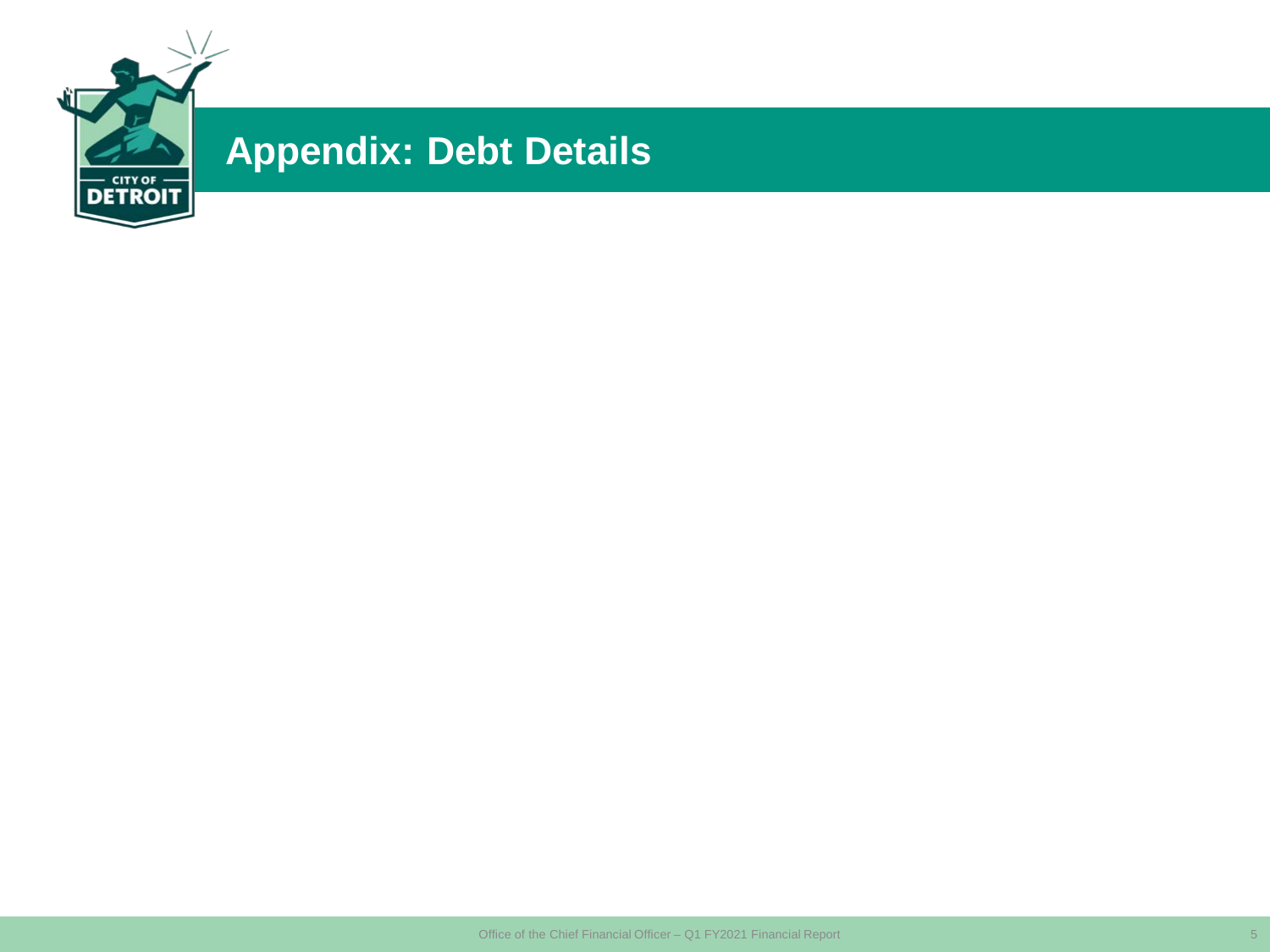| <b>ISSUE NAME:</b>             | <b>Unlimited Tax General Obligation</b>          |                  |                   |  |  |  |  |  |  |  |  |  |
|--------------------------------|--------------------------------------------------|------------------|-------------------|--|--|--|--|--|--|--|--|--|
| <b>ISSUE NAME(2):</b>          |                                                  |                  |                   |  |  |  |  |  |  |  |  |  |
| <b>REPAYMENT SOURCE:</b>       | Full faith and credit and resources of the City  |                  |                   |  |  |  |  |  |  |  |  |  |
|                                | Ad valorem taxes levied annually on all property |                  |                   |  |  |  |  |  |  |  |  |  |
| <b>ORIGINAL PAR:</b>           | \$135,000,000                                    |                  |                   |  |  |  |  |  |  |  |  |  |
| <b>DATED DATE:</b>             | <b>December 11, 2018</b>                         |                  |                   |  |  |  |  |  |  |  |  |  |
|                                |                                                  |                  |                   |  |  |  |  |  |  |  |  |  |
| <b>PRINCIPAL DUE:</b>          | <b>Annual: April</b>                             |                  |                   |  |  |  |  |  |  |  |  |  |
| <b>INTEREST DUE:</b>           | <b>Semi-Annual: April/October</b>                |                  |                   |  |  |  |  |  |  |  |  |  |
| <b>INTEREST RATE:</b>          | 5.00%                                            |                  |                   |  |  |  |  |  |  |  |  |  |
| <b>MATURITY DATE:</b>          | <b>April 1, 2038</b>                             |                  |                   |  |  |  |  |  |  |  |  |  |
| <b>INSURANCE:</b>              | <b>None</b>                                      |                  |                   |  |  |  |  |  |  |  |  |  |
| <b>CALL PROVISIONS:</b>        | April 1, 2028 at 100%                            |                  |                   |  |  |  |  |  |  |  |  |  |
| <b>Fiscal Year Ending</b>      |                                                  |                  |                   |  |  |  |  |  |  |  |  |  |
| <b>June 30,</b>                | <b>Principal</b>                                 | <b>Interest</b>  | <b>Total</b>      |  |  |  |  |  |  |  |  |  |
| 2021                           | 10,620,000                                       | 6,292,000        | 16,912,000        |  |  |  |  |  |  |  |  |  |
| 2022                           | 4,460,000                                        | 5,761,000        | 10,221,000        |  |  |  |  |  |  |  |  |  |
| 2023                           | 4,680,000                                        | 5,538,000        | 10,218,000        |  |  |  |  |  |  |  |  |  |
| 2024                           | 4,915,000                                        | 5,304,000        | 10,219,000        |  |  |  |  |  |  |  |  |  |
| 2025                           | 5,160,000                                        | 5,058,250        | 10,218,250        |  |  |  |  |  |  |  |  |  |
| 2026                           | 5,420,000                                        | 4,800,250        | 10,220,250        |  |  |  |  |  |  |  |  |  |
| 2027                           | 5,690,000                                        | 4,529,250        | 10,219,250        |  |  |  |  |  |  |  |  |  |
| 2028                           | 5,975,000                                        | 4,244,750        | 10,219,750        |  |  |  |  |  |  |  |  |  |
| 2029                           | 6,275,000                                        | 3,946,000        | 10,221,000        |  |  |  |  |  |  |  |  |  |
| 2030                           | 6,590,000                                        | 3,632,250        | 10,222,250        |  |  |  |  |  |  |  |  |  |
| 2031                           | 6,915,000                                        | 3,302,750        | 10,217,750        |  |  |  |  |  |  |  |  |  |
| 2032                           | 7,265,000                                        | 2,957,000        | 10,222,000        |  |  |  |  |  |  |  |  |  |
| 2033                           | 7,625,000                                        | 2,593,750        | 10,218,750        |  |  |  |  |  |  |  |  |  |
| 2034                           | 8,005,000                                        | 2,212,500        | 10,217,500        |  |  |  |  |  |  |  |  |  |
| 2035                           | 8,410,000                                        | 1,812,250        | 10,222,250        |  |  |  |  |  |  |  |  |  |
| 2036                           | 8,830,000                                        | 1,391,750        | 10,221,750        |  |  |  |  |  |  |  |  |  |
| 2037                           | \$9,270,000                                      | 950,250          | 10,220,250        |  |  |  |  |  |  |  |  |  |
| 2038                           | \$9,735,000                                      | 486,750          | 10,221,750        |  |  |  |  |  |  |  |  |  |
|                                |                                                  |                  |                   |  |  |  |  |  |  |  |  |  |
| OUTSTANDING AT 7/1/2020        | \$<br>125,840,000                                | \$<br>64,812,750 | \$<br>190,652,750 |  |  |  |  |  |  |  |  |  |
| <b>PAID DURING FISCAL YEAR</b> |                                                  |                  |                   |  |  |  |  |  |  |  |  |  |
| <b>OUTSTANDING AT 9/30/20</b>  | \$<br>125,840,000                                | \$<br>64,812,750 | \$<br>190,652,750 |  |  |  |  |  |  |  |  |  |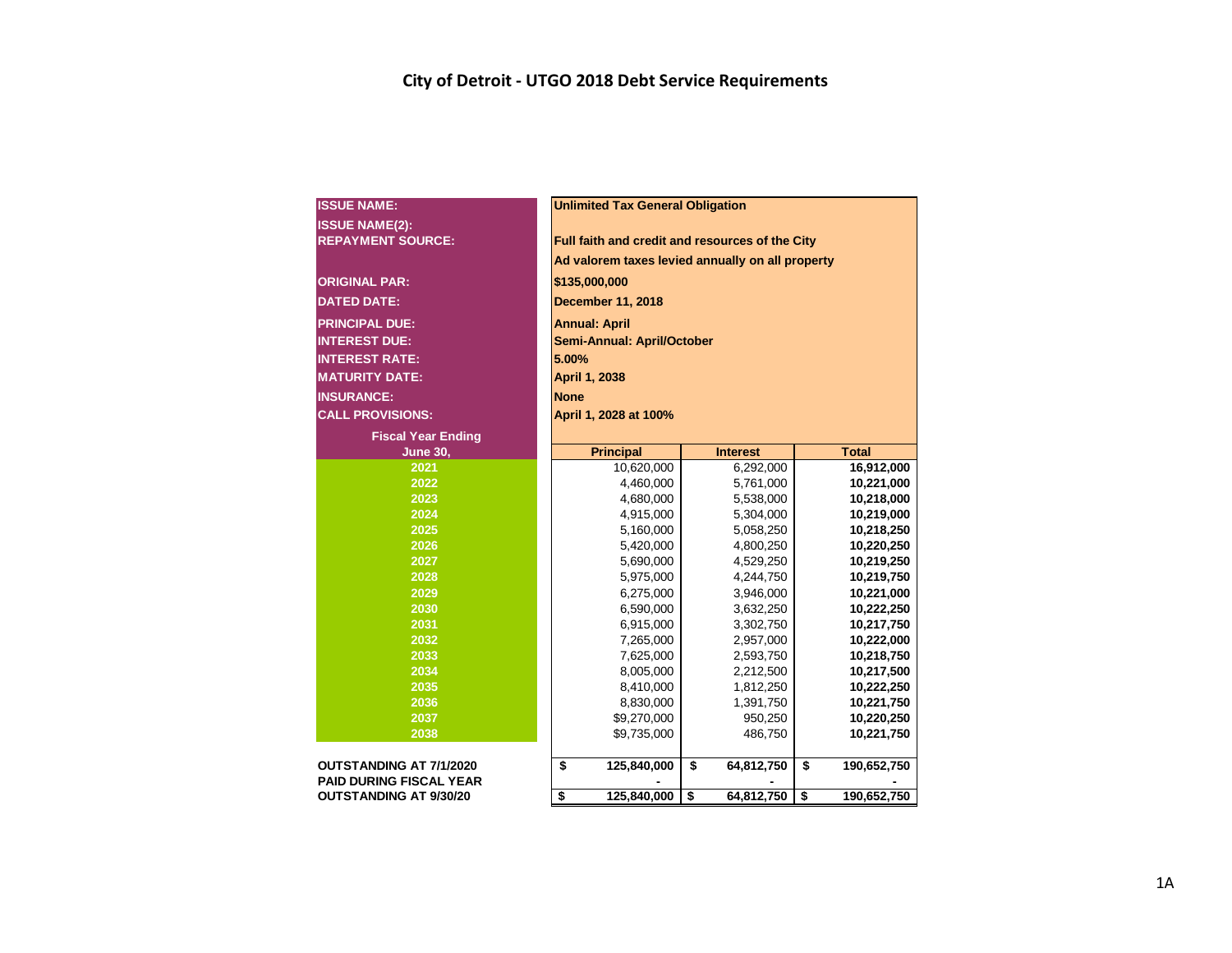#### **City of Detroit - LTGO DSA 1st Lien Debt Service Requirements**

| <b>ISSUE NAME:</b>             |                        | 2016B-1 (Taxable - Refunding Local Project Bonds)                                                                         |    | Distributable State Aid First Lien Bonds (Limited Tax General Obligation), Series |    |                          |  |  |  |  |  |  |  |  |
|--------------------------------|------------------------|---------------------------------------------------------------------------------------------------------------------------|----|-----------------------------------------------------------------------------------|----|--------------------------|--|--|--|--|--|--|--|--|
| <b>ISSUE NAME(2):</b>          |                        | <b>LTGO DSA First Lien Bonds</b>                                                                                          |    |                                                                                   |    |                          |  |  |  |  |  |  |  |  |
| <b>REPAYMENT</b>               |                        | Full faith and credit and resources of the City, additionally Detroit's share of<br><b>State Shared Revenue payments.</b> |    |                                                                                   |    |                          |  |  |  |  |  |  |  |  |
| <b>SOURCE:</b>                 |                        | Ad valorem taxes levied annually on all property                                                                          |    |                                                                                   |    |                          |  |  |  |  |  |  |  |  |
| <b>ORIGINAL PAR:</b>           |                        | \$240,965,000                                                                                                             |    |                                                                                   |    |                          |  |  |  |  |  |  |  |  |
| <b>DATED DATE:</b>             | <b>August 11, 2016</b> |                                                                                                                           |    |                                                                                   |    |                          |  |  |  |  |  |  |  |  |
| <b>PRINCIPAL DUE:</b>          |                        | <b>Annual: November</b>                                                                                                   |    |                                                                                   |    |                          |  |  |  |  |  |  |  |  |
| <b>INTEREST DUE:</b>           |                        | Semi-Annual: November/May                                                                                                 |    |                                                                                   |    |                          |  |  |  |  |  |  |  |  |
| <b>INTEREST RATE:</b>          |                        | 1.94% to 5.00%                                                                                                            |    |                                                                                   |    |                          |  |  |  |  |  |  |  |  |
| <b>MATURITY DATE:</b>          |                        | <b>November 1, 2035</b>                                                                                                   |    |                                                                                   |    |                          |  |  |  |  |  |  |  |  |
| <b>INSURANCE:</b>              |                        | <b>Noninsured</b>                                                                                                         |    |                                                                                   |    |                          |  |  |  |  |  |  |  |  |
| <b>CALL PROVISIONS:</b>        | <b>Make-Whole</b>      |                                                                                                                           |    |                                                                                   |    |                          |  |  |  |  |  |  |  |  |
| <b>Fiscal Year Ending</b>      |                        | <b>Principal</b>                                                                                                          |    | <b>Interest</b>                                                                   |    | <b>Total</b>             |  |  |  |  |  |  |  |  |
| <b>June 30,</b>                |                        |                                                                                                                           |    |                                                                                   |    |                          |  |  |  |  |  |  |  |  |
| 2021                           |                        | 11,720,000                                                                                                                |    | 7,128,446                                                                         |    | 18,848,446               |  |  |  |  |  |  |  |  |
| 2022                           |                        | 12,130,000                                                                                                                |    | 6,717,724                                                                         |    | 18,847,724               |  |  |  |  |  |  |  |  |
| 2023                           |                        | 12,385,000                                                                                                                |    | 6,461,043                                                                         |    | 18,846,043               |  |  |  |  |  |  |  |  |
| 2024                           |                        | 12,675,000                                                                                                                |    | 6,170,364                                                                         |    | 18,845,364               |  |  |  |  |  |  |  |  |
| 2025                           |                        | 12,990,000                                                                                                                |    | 5,855,619                                                                         |    | 18,845,619               |  |  |  |  |  |  |  |  |
| 2026                           |                        | 13,330,000                                                                                                                |    | 5,518,638                                                                         |    | 18,848,638               |  |  |  |  |  |  |  |  |
| 2027                           |                        | 13,690,000                                                                                                                |    | 5,159,182                                                                         |    | 18,849,182               |  |  |  |  |  |  |  |  |
| 2028<br>2029                   |                        | 14,100,000                                                                                                                |    | 4,743,853                                                                         |    | 18,843,853               |  |  |  |  |  |  |  |  |
| 2030                           |                        | 14,565,000<br>15,050,000                                                                                                  |    | 4,276,613<br>3,793,889                                                            |    | 18,841,613<br>18,843,889 |  |  |  |  |  |  |  |  |
| 2031                           |                        | 15,550,000                                                                                                                |    | 3,295,109                                                                         |    | 18,845,109               |  |  |  |  |  |  |  |  |
| 2032                           |                        | 16,065,000                                                                                                                |    | 2,779,784                                                                         |    | 18,844,784               |  |  |  |  |  |  |  |  |
| 2033                           |                        | 16,625,000                                                                                                                |    | 2,219,922                                                                         |    | 18,844,922               |  |  |  |  |  |  |  |  |
| 2034                           |                        | 17,235,000                                                                                                                |    | 1,612,981                                                                         |    | 18,847,981               |  |  |  |  |  |  |  |  |
| 2035                           |                        | 17,860,000                                                                                                                |    | 983,903                                                                           |    | 18,843,903               |  |  |  |  |  |  |  |  |
| 2036                           |                        | 18,515,000                                                                                                                |    | 331,881                                                                           |    | 18,846,881               |  |  |  |  |  |  |  |  |
| 2037                           |                        |                                                                                                                           |    |                                                                                   |    |                          |  |  |  |  |  |  |  |  |
| 2038                           |                        |                                                                                                                           |    |                                                                                   |    |                          |  |  |  |  |  |  |  |  |
| 2039                           |                        |                                                                                                                           |    |                                                                                   |    |                          |  |  |  |  |  |  |  |  |
| 2040<br>2041                   |                        |                                                                                                                           |    |                                                                                   |    |                          |  |  |  |  |  |  |  |  |
| 2042                           |                        |                                                                                                                           |    |                                                                                   |    |                          |  |  |  |  |  |  |  |  |
| 2043                           |                        |                                                                                                                           |    |                                                                                   |    |                          |  |  |  |  |  |  |  |  |
| 2044                           |                        |                                                                                                                           |    |                                                                                   |    |                          |  |  |  |  |  |  |  |  |
| OUTSTANDING AT 7/1/2020        | \$                     | 234,485,000                                                                                                               | \$ | 67,048,951                                                                        | \$ | 301,533,951              |  |  |  |  |  |  |  |  |
| <b>PAID DURING FISCAL YEAR</b> | \$                     |                                                                                                                           |    |                                                                                   |    |                          |  |  |  |  |  |  |  |  |
| <b>OUTSTANDING AT 9/30/20</b>  | \$                     | 234,485,000                                                                                                               | \$ | 67,048,951                                                                        | \$ | 301,533,951              |  |  |  |  |  |  |  |  |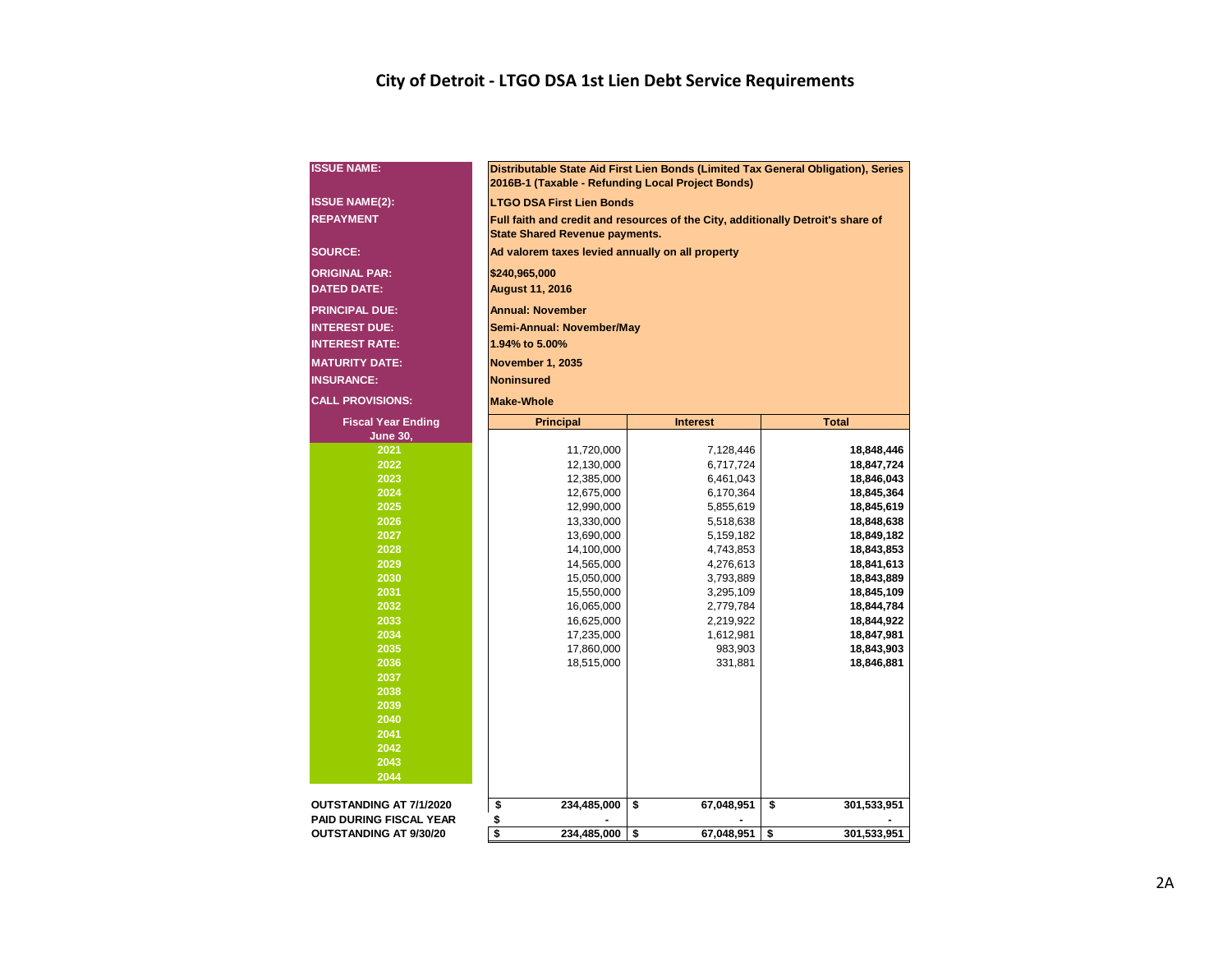#### **City of Detroit - UTGO DSA 2nd Lien Debt Service Requirements**

| <b>ISSUE NAME:</b>                                               | Distributable State Aid Second Lien Bonds (Unlimited<br>Tax General Obligation), Series 2010 (Taxable - Recovery<br>Zone Economic development Bonds - Direct Payment) |                        |                        |  |  |  |  |  |  |  |  |  |  |  |
|------------------------------------------------------------------|-----------------------------------------------------------------------------------------------------------------------------------------------------------------------|------------------------|------------------------|--|--|--|--|--|--|--|--|--|--|--|
| <b>ISSUE NAME(2):</b>                                            | <b>UTGO DSA 2nd</b><br>Lien                                                                                                                                           |                        |                        |  |  |  |  |  |  |  |  |  |  |  |
| <b>REPAYMENT SOURCE:</b>                                         | Full faith and credit and resources of the City & State<br><b>Shared Revenue payments</b>                                                                             |                        |                        |  |  |  |  |  |  |  |  |  |  |  |
|                                                                  | Ad valorem taxes levied annually on all property                                                                                                                      |                        |                        |  |  |  |  |  |  |  |  |  |  |  |
| <b>ORIGINAL PAR:</b>                                             | \$100,000,000                                                                                                                                                         |                        |                        |  |  |  |  |  |  |  |  |  |  |  |
| <b>DATED DATE:</b>                                               | <b>December 16, 2010</b>                                                                                                                                              |                        |                        |  |  |  |  |  |  |  |  |  |  |  |
| <b>PRINCIPAL DUE:</b>                                            | <b>Annual: November</b>                                                                                                                                               |                        |                        |  |  |  |  |  |  |  |  |  |  |  |
| <b>INTEREST DUE:</b>                                             | <b>Semi-Annual: November/May</b>                                                                                                                                      |                        |                        |  |  |  |  |  |  |  |  |  |  |  |
| <b>INTEREST RATE:</b>                                            | 5.429% to 8.369%                                                                                                                                                      |                        |                        |  |  |  |  |  |  |  |  |  |  |  |
| <b>MATURITY DATE:</b>                                            | <b>November 1, 2035</b>                                                                                                                                               |                        |                        |  |  |  |  |  |  |  |  |  |  |  |
| <b>INSURANCE:</b>                                                | <b>None</b>                                                                                                                                                           |                        |                        |  |  |  |  |  |  |  |  |  |  |  |
| <b>CALL PROVISIONS:</b>                                          | <b>Make-Whole</b>                                                                                                                                                     |                        |                        |  |  |  |  |  |  |  |  |  |  |  |
| <b>Fiscal Year Ending</b>                                        |                                                                                                                                                                       |                        |                        |  |  |  |  |  |  |  |  |  |  |  |
| <b>June 30,</b>                                                  | <b>Principal</b><br><b>Total</b><br><b>Interest</b>                                                                                                                   |                        |                        |  |  |  |  |  |  |  |  |  |  |  |
| 2021                                                             | 2,765,000                                                                                                                                                             | 7,060,710              | 9,825,710              |  |  |  |  |  |  |  |  |  |  |  |
|                                                                  |                                                                                                                                                                       |                        |                        |  |  |  |  |  |  |  |  |  |  |  |
| 2022                                                             | 2,970,000                                                                                                                                                             | 6,854,594              | 9,824,594              |  |  |  |  |  |  |  |  |  |  |  |
| 2023                                                             | 3,195,000                                                                                                                                                             | 6,633,024              | 9,828,024              |  |  |  |  |  |  |  |  |  |  |  |
| 2024                                                             | 3,455,000                                                                                                                                                             | 6,373,621              | 9,828,621              |  |  |  |  |  |  |  |  |  |  |  |
| 2025                                                             | 3,755,000                                                                                                                                                             | 6,071,919              | 9,826,919              |  |  |  |  |  |  |  |  |  |  |  |
| 2026                                                             | 4,085,000                                                                                                                                                             | 5,743,854              | 9,828,854              |  |  |  |  |  |  |  |  |  |  |  |
| 2027<br>2028                                                     | 4,440,000                                                                                                                                                             | 5,387,125              | 9,827,125              |  |  |  |  |  |  |  |  |  |  |  |
| 2029                                                             | 4,825,000                                                                                                                                                             | 4,999,431              | 9,824,431              |  |  |  |  |  |  |  |  |  |  |  |
| $\overline{2030}$                                                | 5,250,000<br>5,705,000                                                                                                                                                | 4,577,843<br>4,119,431 | 9,827,843<br>9,824,431 |  |  |  |  |  |  |  |  |  |  |  |
| 2031                                                             | 6,205,000                                                                                                                                                             | 3,621,057              | 9,826,057              |  |  |  |  |  |  |  |  |  |  |  |
| 2032                                                             | 6,750,000                                                                                                                                                             | 3,078,955              | 9,828,955              |  |  |  |  |  |  |  |  |  |  |  |
| 2033                                                             | 7,335,000                                                                                                                                                             | 2,489,568              | 9,824,568              |  |  |  |  |  |  |  |  |  |  |  |
| 2034                                                             | 7,975,000                                                                                                                                                             | 1,848,921              | 9,823,921              |  |  |  |  |  |  |  |  |  |  |  |
| 2035                                                             | 8,675,000                                                                                                                                                             | 1,152,202              | 9,827,202              |  |  |  |  |  |  |  |  |  |  |  |
| 2036                                                             | 9,430,000                                                                                                                                                             | 394,598                | 9,824,598              |  |  |  |  |  |  |  |  |  |  |  |
|                                                                  |                                                                                                                                                                       |                        |                        |  |  |  |  |  |  |  |  |  |  |  |
| <b>OUTSTANDING AT 7/1/2020</b><br><b>PAID DURING FISCAL YEAR</b> | \$<br>86,815,000                                                                                                                                                      | 70,406,855<br>\$       | \$<br>157,221,855      |  |  |  |  |  |  |  |  |  |  |  |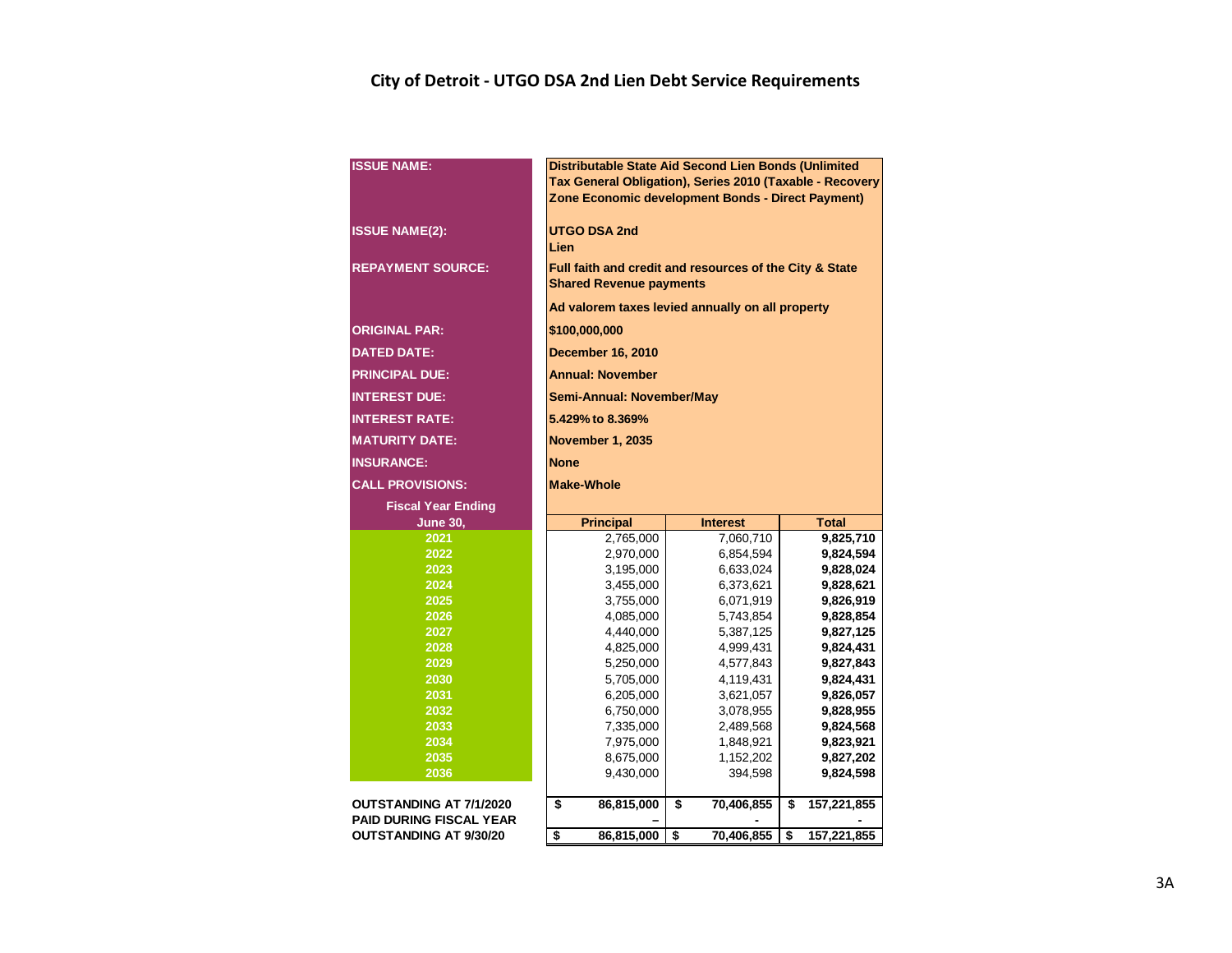#### **City of Detroit - LTGO DSA 3rd Lien Debt Service Requirements**

| <b>ISSUE NAME:</b>                     | Distributable State Aid Third Lien Bonds (Limited Tax<br>General Obligation), Series 2016B-2 (Taxable - Refunding<br><b>Local Project Bonds)</b> |                        |                          |  |  |  |  |  |  |  |  |  |  |
|----------------------------------------|--------------------------------------------------------------------------------------------------------------------------------------------------|------------------------|--------------------------|--|--|--|--|--|--|--|--|--|--|
| <b>ISSUE NAME(2):</b>                  | <b>LTGO DSA Third Lien Bonds</b>                                                                                                                 |                        |                          |  |  |  |  |  |  |  |  |  |  |
| <b>REPAYMENT</b>                       | Full faith and credit and resources of the City,<br>additionally Detroit's share of State Shared Revenue<br>payments.                            |                        |                          |  |  |  |  |  |  |  |  |  |  |
| <b>SOURCE:</b><br><b>ORIGINAL PAR:</b> | Ad valorem taxes levied annually on all property<br>\$123,175,000                                                                                |                        |                          |  |  |  |  |  |  |  |  |  |  |
| <b>DATED DATE:</b>                     | <b>August 11, 2016</b>                                                                                                                           |                        |                          |  |  |  |  |  |  |  |  |  |  |
| <b>PRINCIPAL DUE:</b>                  | <b>Annual: November</b>                                                                                                                          |                        |                          |  |  |  |  |  |  |  |  |  |  |
| <b>INTEREST DUE:</b>                   | Semi-Annual: November/May                                                                                                                        |                        |                          |  |  |  |  |  |  |  |  |  |  |
| <b>INTEREST RATE:</b>                  | 1.39% to 3.61%                                                                                                                                   |                        |                          |  |  |  |  |  |  |  |  |  |  |
| <b>MATURITY DATE:</b>                  | November 1, 2032                                                                                                                                 |                        |                          |  |  |  |  |  |  |  |  |  |  |
| <b>INSURANCE:</b>                      | <b>Noninsured</b>                                                                                                                                |                        |                          |  |  |  |  |  |  |  |  |  |  |
| <b>CALL PROVISIONS:</b>                | <b>Make-Whole</b>                                                                                                                                |                        |                          |  |  |  |  |  |  |  |  |  |  |
| <b>Fiscal Year Ending</b>              | <b>Principal</b>                                                                                                                                 | <b>Interest</b>        | <b>Total</b>             |  |  |  |  |  |  |  |  |  |  |
| <b>June 30,</b>                        |                                                                                                                                                  |                        |                          |  |  |  |  |  |  |  |  |  |  |
| 2021                                   | 7,015,000                                                                                                                                        | 3,351,451              | 10,366,451               |  |  |  |  |  |  |  |  |  |  |
| 2022                                   | 7,160,000                                                                                                                                        | 3,197,882              | 10,357,882               |  |  |  |  |  |  |  |  |  |  |
| 2023                                   | 7,335,000                                                                                                                                        | 3,024,353              | 10,359,353               |  |  |  |  |  |  |  |  |  |  |
| 2024<br>2025                           | 7,535,000                                                                                                                                        | 2,827,671              | 10,362,671               |  |  |  |  |  |  |  |  |  |  |
| 2026                                   | 7,745,000<br>7,975,000                                                                                                                           | 2,613,538<br>2,384,754 | 10,358,538<br>10,359,754 |  |  |  |  |  |  |  |  |  |  |
| 2027                                   | 8,215,000                                                                                                                                        | 2,142,267              | 10,357,267               |  |  |  |  |  |  |  |  |  |  |
| 2028                                   | 8,495,000                                                                                                                                        | 1,864,475              | 10,359,475               |  |  |  |  |  |  |  |  |  |  |
| 2029                                   | 8,810,000                                                                                                                                        | 1,552,120              | 10,362,120               |  |  |  |  |  |  |  |  |  |  |
| 2030                                   | 9,130,000                                                                                                                                        | 1,228,303              | 10,358,303               |  |  |  |  |  |  |  |  |  |  |
| 2031                                   | 9,470,000                                                                                                                                        | 892,573                | 10,362,573               |  |  |  |  |  |  |  |  |  |  |
| 2032                                   | 9,815,000                                                                                                                                        | 544,478                | 10,359,478               |  |  |  |  |  |  |  |  |  |  |
| 2033                                   | 10,175,000<br>183,659<br>10,358,659                                                                                                              |                        |                          |  |  |  |  |  |  |  |  |  |  |
| <b>OUTSTANDING AT 7/1/2020</b>         | \$<br>\$<br>25,807,524<br>108,875,000<br>\$<br>134,682,524                                                                                       |                        |                          |  |  |  |  |  |  |  |  |  |  |
| <b>PAID DURING FISCAL YEAR</b>         |                                                                                                                                                  |                        |                          |  |  |  |  |  |  |  |  |  |  |
| <b>OUTSTANDING AT 9/30/20</b>          | \$<br>108,875,000                                                                                                                                | \$<br>25,807,524       | \$<br>134,682,524        |  |  |  |  |  |  |  |  |  |  |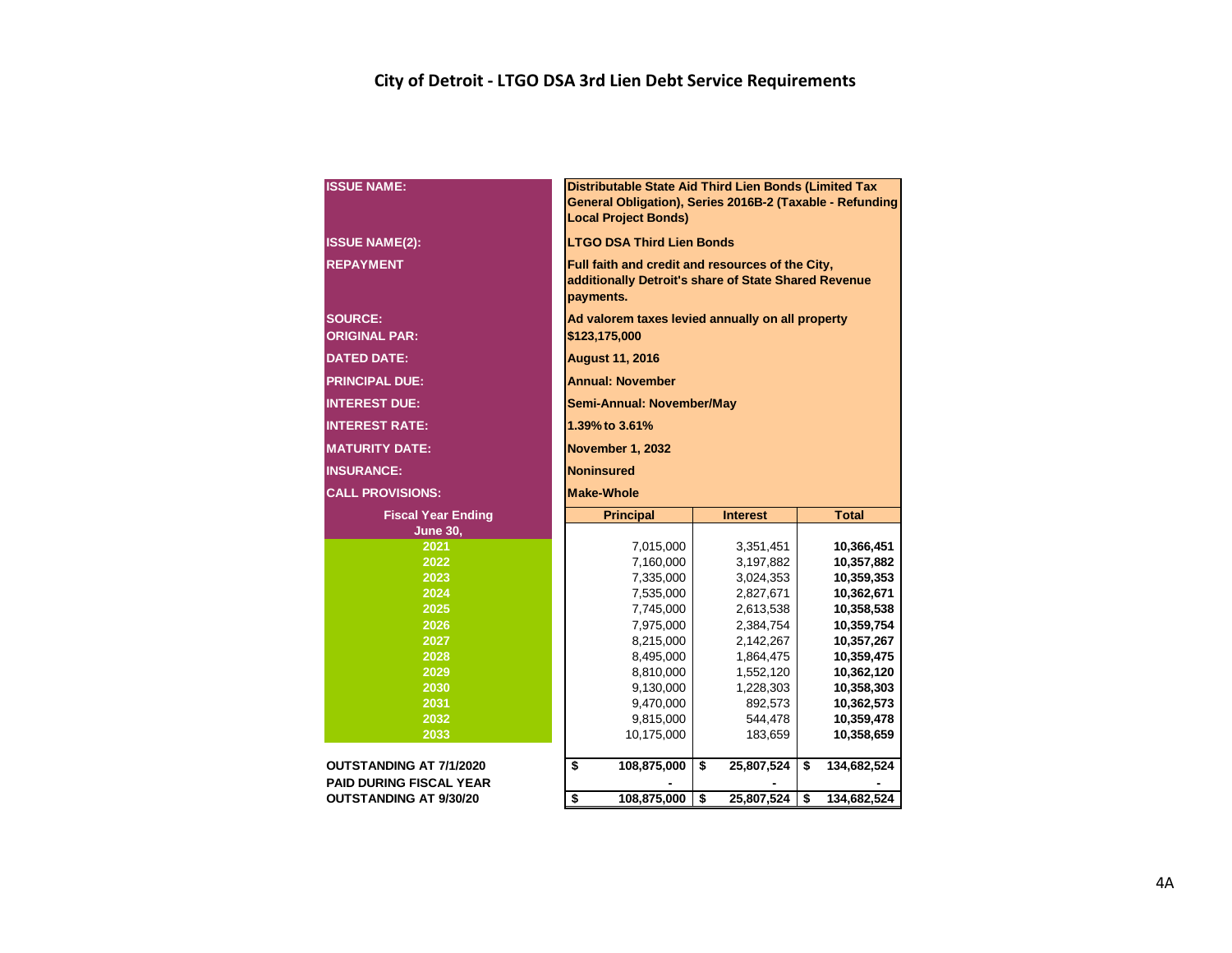#### **City of Detroit - UTGO DSA 4th Lien Debt Service Requirements**

| <b>ISSUE NAME:</b>             | Distributable State Aid Fourth Lien Bonds (Unlimited<br>Tax General Obligation), Series 2016A-1 (Tax-Exempt<br>Refunding Local Project Bonds) |                    |                        | Distributable State Aid Fourth Lien Bonds<br>(Unlimited Tax General Obligation), Series 2016A-2<br>(Taxable - Refunding Local Project Bonds) |                   |      |                        |    |                        |                    |                          |
|--------------------------------|-----------------------------------------------------------------------------------------------------------------------------------------------|--------------------|------------------------|----------------------------------------------------------------------------------------------------------------------------------------------|-------------------|------|------------------------|----|------------------------|--------------------|--------------------------|
| <b>ISSUE NAME(2):</b>          | <b>UTGO DSA 4th Lien</b>                                                                                                                      |                    |                        | <b>UTGO DSA 4th Lien</b>                                                                                                                     |                   |      |                        |    |                        |                    |                          |
| <b>REPAYMENT SOURCE:</b>       | Full faith and credit and resources of the City & State                                                                                       |                    |                        | Full faith and credit and resources of the City &                                                                                            |                   |      |                        |    |                        |                    |                          |
|                                | <b>Shared Revenue payments</b>                                                                                                                |                    |                        | <b>State Shared Revenue payments</b>                                                                                                         |                   |      |                        |    |                        |                    |                          |
|                                | Ad valorem taxes levied annually on all property                                                                                              |                    |                        | Ad valorem taxes levied annually on all property                                                                                             |                   |      |                        |    |                        |                    |                          |
| <b>ORIGINAL PAR:</b>           | \$222,185,000                                                                                                                                 |                    |                        | \$19,855,000                                                                                                                                 |                   |      |                        |    |                        | <b>ALL</b>         |                          |
| <b>DATED DATE:</b>             | <b>August 11, 2016</b>                                                                                                                        |                    |                        | <b>August 11, 2016</b>                                                                                                                       |                   |      |                        |    |                        |                    |                          |
| <b>PRINCIPAL DUE:</b>          | <b>Annual: April</b>                                                                                                                          |                    |                        | <b>Annual: April</b>                                                                                                                         |                   |      |                        |    |                        |                    |                          |
| <b>INTEREST DUE:</b>           | Semi-Annual: October/April                                                                                                                    |                    |                        | Semi-Annual: October/April                                                                                                                   |                   |      |                        |    |                        |                    |                          |
| <b>INTEREST RATE:</b>          | 4.00% to 5.00%                                                                                                                                |                    |                        | 1.69% to 3.66%                                                                                                                               |                   |      |                        |    |                        |                    |                          |
| <b>MATURITY DATE:</b>          | <b>April 1, 2028</b>                                                                                                                          |                    |                        | <b>April 1, 2028</b>                                                                                                                         |                   |      |                        |    |                        |                    |                          |
| <b>INSURANCE:</b>              | None                                                                                                                                          |                    |                        | <b>None</b>                                                                                                                                  |                   |      |                        |    |                        |                    |                          |
| <b>CALL PROVISIONS:</b>        | October 1, 2026 @ 100%                                                                                                                        |                    |                        | <b>Make Whole</b>                                                                                                                            |                   |      |                        |    |                        |                    |                          |
| <b>Fiscal Year Ending</b>      |                                                                                                                                               |                    |                        |                                                                                                                                              |                   |      |                        |    |                        |                    |                          |
| <b>June 30,</b>                | <b>Principal</b>                                                                                                                              | <b>Interest</b>    | <b>Total</b>           | <b>Principal</b>                                                                                                                             | Interest          |      | <b>Total</b>           |    | <b>Principal</b>       | <b>Interest</b>    | <b>Total</b>             |
| 2021                           | 28,950,000                                                                                                                                    | 5,245,750          | 34,195,750             | 1,320,000                                                                                                                                    | 403,803           |      | 1,723,803              |    | 30,270,000             | 5,649,553          | 35,919,553               |
| 2022                           | 22,185,000                                                                                                                                    | 3,798,250          | 25,983,250             | 1,420,000                                                                                                                                    | 367,621           |      | 1,787,621              |    | 23,605,000             | 4,165,871          | 27,770,871               |
| 2023                           | 19,465,000                                                                                                                                    | 2,689,000          | 22,154,000             | 1,465,000                                                                                                                                    | 325,817           |      | 1,790,817              |    | 20,930,000             | 3,014,817          | 23,944,817               |
| 2024                           | 15,695,000                                                                                                                                    | 1,715,750          | 17,410,750             | 1,510,000                                                                                                                                    | 279,757           |      | 1,789,757              |    | 17,205,000             | 1,995,507          | 19,200,507               |
| 2025                           | 8,160,000                                                                                                                                     | 931,000            | 9,091,000              | 1,560,000                                                                                                                                    | 230,531           |      | 1,790,531              |    | 9,720,000              | 1,161,531          | 10,881,531               |
| 2026                           | 3,320,000                                                                                                                                     | 523,000            | 3,843,000              | 1,610,000                                                                                                                                    | 178,115           |      | 1,788,115              |    | 4,930,000              | 701,115            | 5,631,115                |
| 2027<br>2028                   | 3,485,000<br>3,655,000                                                                                                                        | 357,000<br>182,750 | 3,842,000<br>3,837,750 | 1,665,000<br>1,725,000                                                                                                                       | 122,409<br>63,135 |      | 1,787,409<br>1,788,135 |    | 5,150,000<br>5,380,000 | 479,409<br>245,885 | 5,629,409<br>5,625,885   |
|                                |                                                                                                                                               |                    |                        |                                                                                                                                              |                   |      |                        |    |                        |                    |                          |
| <b>OUTSTANDING AT 7/1/2020</b> | 104,915,000<br>\$                                                                                                                             | 15,442,500<br>- \$ | 120,357,500<br>s.      | \$<br>12,275,000                                                                                                                             | \$<br>1,971,188   | - \$ | 14,246,188             |    | \$117,190,000          | \$17,413,688       | \$134,603,688            |
| <b>PAID DURING FISCAL YEAR</b> |                                                                                                                                               |                    |                        |                                                                                                                                              |                   |      |                        |    |                        |                    |                          |
| <b>OUTSTANDING AT 9/30/20</b>  | 104,915,000 \$<br>s.                                                                                                                          | 15,442,500 \$      | 120,357,500            | \$<br>$12,275,000$ \$                                                                                                                        | $1,971,188$ \$    |      | 14,246,188             | s. | 117,190,000 \$         |                    | 17,413,688 \$134,603,688 |
|                                |                                                                                                                                               |                    |                        |                                                                                                                                              |                   |      |                        |    |                        |                    |                          |

**CALLABLE: \$7,140,000**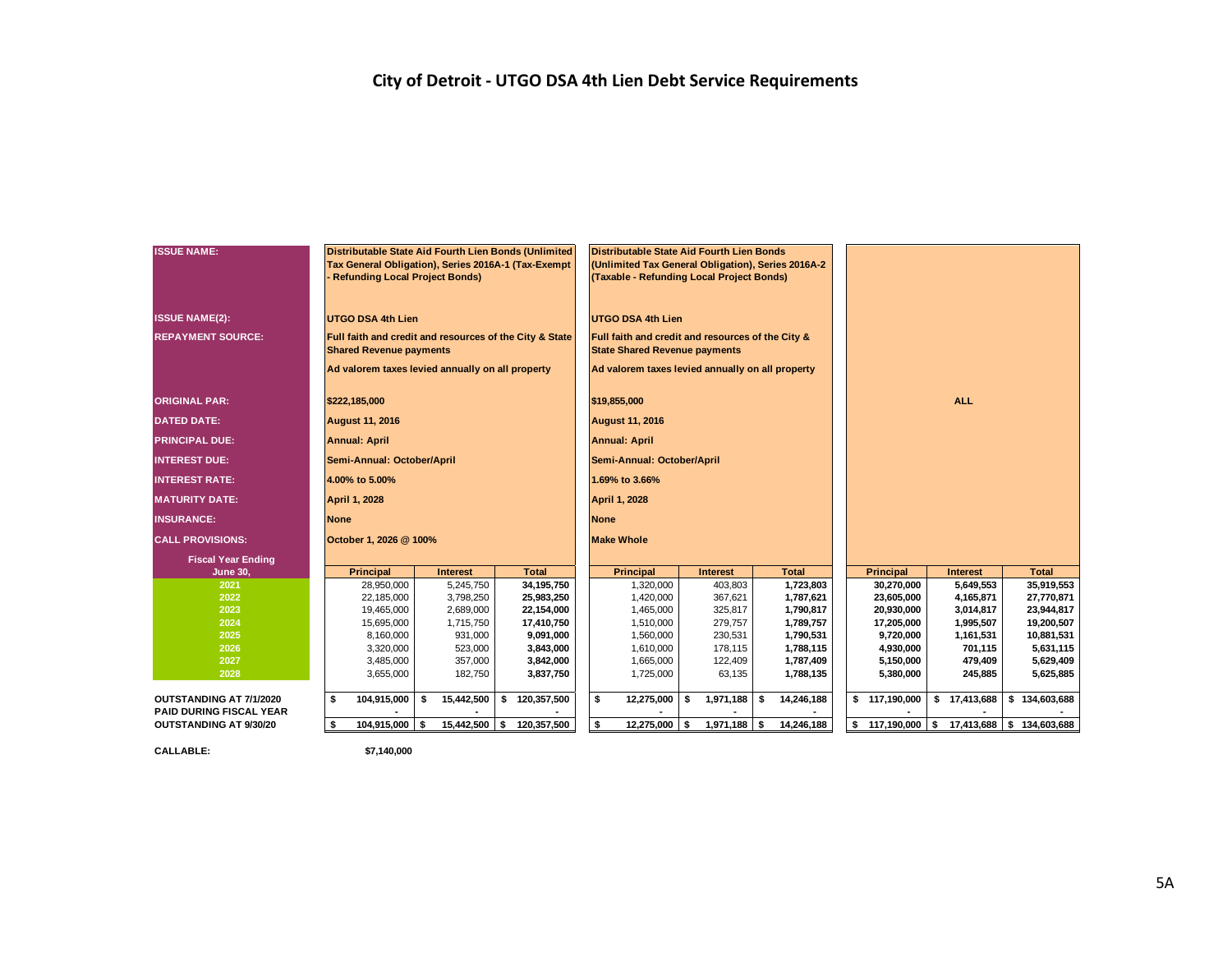#### **City of Detroit - LTGO DSA 5th Lien Debt Service Requirements**

| <b>ISSUE NAME:</b>             | Distributable State Aid Fifth Lien Bonds (Limited Tax General<br><b>Obligation), Series 2018 (Taxable)</b> |                   |                   |  |  |  |  |  |  |  |  |  |  |
|--------------------------------|------------------------------------------------------------------------------------------------------------|-------------------|-------------------|--|--|--|--|--|--|--|--|--|--|
| <b>ISSUE NAME(2):</b>          | <b>LTGO DSA Fifth Lien Bonds</b>                                                                           |                   |                   |  |  |  |  |  |  |  |  |  |  |
| <b>REPAYMENT</b>               | Full faith and credit and resources of the City, additionally Detroit's                                    |                   |                   |  |  |  |  |  |  |  |  |  |  |
| <b>SOURCE:</b>                 | share of State Shared Revenue payments.<br>Ad valorem taxes levied annually on all property                |                   |                   |  |  |  |  |  |  |  |  |  |  |
| <b>ORIGINAL PAR:</b>           | \$175,985,000                                                                                              |                   |                   |  |  |  |  |  |  |  |  |  |  |
| <b>DATED DATE:</b>             | <b>December 13, 2018</b>                                                                                   |                   |                   |  |  |  |  |  |  |  |  |  |  |
| <b>PRINCIPAL DUE:</b>          | <b>Annual: November</b>                                                                                    |                   |                   |  |  |  |  |  |  |  |  |  |  |
| <b>INTEREST DUE:</b>           | Semi-Annual: November/May                                                                                  |                   |                   |  |  |  |  |  |  |  |  |  |  |
| <b>INTEREST RATE:</b>          | 4.920% to 5.020%                                                                                           |                   |                   |  |  |  |  |  |  |  |  |  |  |
| <b>MATURITY DATE:</b>          | <b>November 1, 2043</b>                                                                                    |                   |                   |  |  |  |  |  |  |  |  |  |  |
| <b>INSURANCE:</b>              | <b>Noninsured</b>                                                                                          |                   |                   |  |  |  |  |  |  |  |  |  |  |
| <b>CALL PROVISIONS:</b>        | <b>Make-Whole</b>                                                                                          |                   |                   |  |  |  |  |  |  |  |  |  |  |
| <b>Fiscal Year Ending</b>      | <b>Principal</b>                                                                                           | <b>Interest</b>   | <b>Total</b>      |  |  |  |  |  |  |  |  |  |  |
| <b>June 30,</b>                |                                                                                                            |                   |                   |  |  |  |  |  |  |  |  |  |  |
| 2021                           |                                                                                                            | 8,745,092         | 8,745,092         |  |  |  |  |  |  |  |  |  |  |
| 2022                           |                                                                                                            | 8,745,092         | 8,745,092         |  |  |  |  |  |  |  |  |  |  |
| 2023                           |                                                                                                            |                   |                   |  |  |  |  |  |  |  |  |  |  |
| 2024                           | 8,745,092<br>8,745,092                                                                                     |                   |                   |  |  |  |  |  |  |  |  |  |  |
| 2025                           | 8,745,092<br>8,745,092                                                                                     |                   |                   |  |  |  |  |  |  |  |  |  |  |
| $\overline{2026}$              |                                                                                                            | 8,745,092         | 8,745,092         |  |  |  |  |  |  |  |  |  |  |
| 2027                           |                                                                                                            | 8,745,092         | 8,745,092         |  |  |  |  |  |  |  |  |  |  |
| 2028                           |                                                                                                            | 8,745,092         | 8,745,092         |  |  |  |  |  |  |  |  |  |  |
| 2029                           |                                                                                                            | 8,745,092         | 8,745,092         |  |  |  |  |  |  |  |  |  |  |
|                                |                                                                                                            | 8,745,092         | 8,745,092         |  |  |  |  |  |  |  |  |  |  |
| 2030                           |                                                                                                            | 8,745,092         | 8,745,092         |  |  |  |  |  |  |  |  |  |  |
| 2031                           |                                                                                                            | 8,745,092         | 8,745,092         |  |  |  |  |  |  |  |  |  |  |
| 2032                           |                                                                                                            | 8,745,092         | 8,745,092         |  |  |  |  |  |  |  |  |  |  |
| 2033<br>2034                   |                                                                                                            | 8,745,092         | 8,745,092         |  |  |  |  |  |  |  |  |  |  |
|                                | 5,755,000                                                                                                  | 8,603,519         | 14,358,519        |  |  |  |  |  |  |  |  |  |  |
| 2035                           | 865,000                                                                                                    | 8,440,667         | 9,305,667         |  |  |  |  |  |  |  |  |  |  |
| 2036                           | 2,855,000                                                                                                  | 8,349,155         | 11,204,155        |  |  |  |  |  |  |  |  |  |  |
| 2037                           | \$19,560,000                                                                                               | \$7,797,746       | 27,357,746        |  |  |  |  |  |  |  |  |  |  |
| 2038                           | \$19,720,000                                                                                               | \$6,831,458       | 26,551,458        |  |  |  |  |  |  |  |  |  |  |
| 2039                           | \$20,100,000                                                                                               | \$5,851,886       | 25,951,886        |  |  |  |  |  |  |  |  |  |  |
| 2040                           | \$20,500,000                                                                                               | \$4,853,126       | 25,353,126        |  |  |  |  |  |  |  |  |  |  |
| 2041                           | \$20,935,000                                                                                               | \$3,823,358       | 24,758,358        |  |  |  |  |  |  |  |  |  |  |
| 2042                           | \$21,400,000<br>\$2,760,749<br>24,160,749                                                                  |                   |                   |  |  |  |  |  |  |  |  |  |  |
| 2043                           | \$21,890,000<br>\$1,674,170<br>23,564,170                                                                  |                   |                   |  |  |  |  |  |  |  |  |  |  |
| 2044                           | \$22,405,000                                                                                               | \$562,366         | 22,967,366        |  |  |  |  |  |  |  |  |  |  |
| <b>OUTSTANDING AT 7/1/2020</b> | \$<br>175,985,000                                                                                          | \$<br>173,234,395 | \$<br>349,219,395 |  |  |  |  |  |  |  |  |  |  |
| <b>PAID DURING FISCAL YEAR</b> |                                                                                                            |                   |                   |  |  |  |  |  |  |  |  |  |  |
| <b>OUTSTANDING AT 9/30/20</b>  | \$<br>175,985,000                                                                                          | \$<br>173,234,395 | \$<br>349,219,395 |  |  |  |  |  |  |  |  |  |  |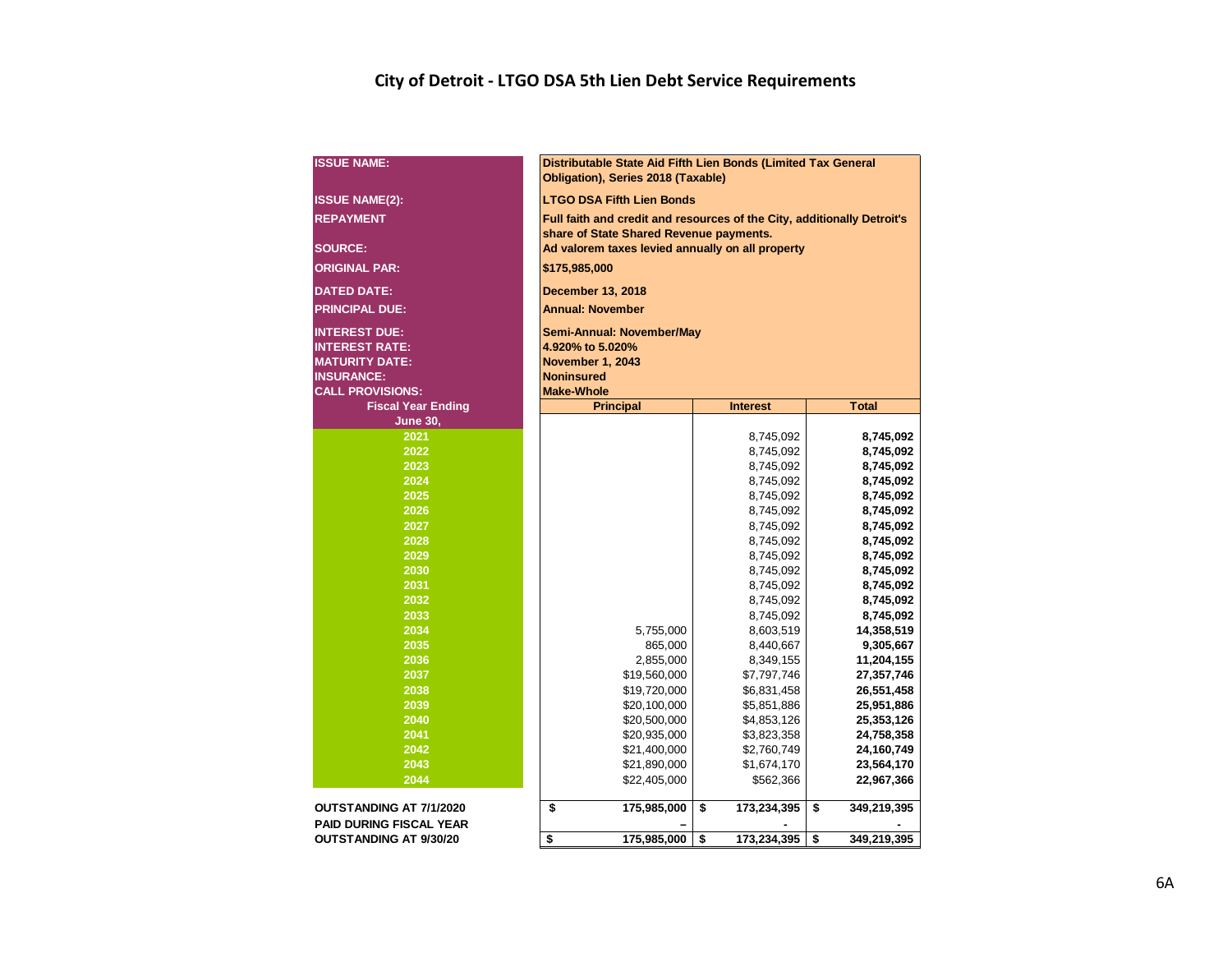| <b>ISSUE NAME:</b>                                                                                                                                                                                              |                                                                                                                                                                                                   | <b>Financial Recovery Income Tax Revenue and</b><br>Refunding Bonds, Series 2014-A (Tax-Exempt) |     |                 |                                                               | <b>Financial Recovery Income Tax Revenue and</b><br>Refunding Bonds, Series 2014-B (Taxable)                                                                                             |                                                                              |    |                 |    |              |    |                  |  |                 |    |               |
|-----------------------------------------------------------------------------------------------------------------------------------------------------------------------------------------------------------------|---------------------------------------------------------------------------------------------------------------------------------------------------------------------------------------------------|-------------------------------------------------------------------------------------------------|-----|-----------------|---------------------------------------------------------------|------------------------------------------------------------------------------------------------------------------------------------------------------------------------------------------|------------------------------------------------------------------------------|----|-----------------|----|--------------|----|------------------|--|-----------------|----|---------------|
| <b>ISSUE NAME(2):</b>                                                                                                                                                                                           |                                                                                                                                                                                                   | <b>Exit Financing (Remarketed)</b>                                                              |     |                 |                                                               |                                                                                                                                                                                          | <b>Exit Financing (Remarketed)</b>                                           |    |                 |    |              |    |                  |  |                 |    |               |
| <b>REPAYMENT</b>                                                                                                                                                                                                |                                                                                                                                                                                                   | of the City                                                                                     |     |                 | <b>Income Taxes &amp; Full faith and credit and resources</b> |                                                                                                                                                                                          | <b>Income Taxes &amp; Full faith and credit and resources</b><br>of the City |    |                 |    |              |    |                  |  |                 |    |               |
| <b>SOURCE:</b><br><b>ORIGINAL PAR:</b><br><b>DATED DATE:</b><br><b>PRINCIPAL DUE:</b><br><b>INTEREST DUE:</b><br><b>INTEREST RATE:</b><br><b>MATURITY DATE:</b><br><b>INSURANCE:</b><br><b>CALL PROVISIONS:</b> | <b>Income Taxes</b><br>\$134,725,000<br>September 1, 2015<br><b>Annual: October</b><br>Semi Annual: October/April<br>3.40% to 4.50%<br><b>October 1, 2029</b><br><b>Noninsured</b><br><b>None</b> |                                                                                                 |     |                 |                                                               | <b>Income Taxes</b><br>\$110,275,000<br>September 1, 2015<br><b>Annual: October</b><br>Semi Annual: October/April<br>4.60%<br><b>October 1, 2022</b><br><b>Noninsured</b><br><b>None</b> |                                                                              |    |                 |    |              |    | <b>ALL</b>       |  |                 |    |               |
|                                                                                                                                                                                                                 |                                                                                                                                                                                                   | <b>Principal</b>                                                                                |     | <b>Interest</b> | <b>Total</b>                                                  |                                                                                                                                                                                          | <b>Principal</b>                                                             |    | <b>Interest</b> |    | <b>Total</b> |    | <b>Principal</b> |  | <b>Interest</b> |    | <b>Total</b>  |
| <b>Fiscal Year Ending</b><br><b>June 30,</b>                                                                                                                                                                    |                                                                                                                                                                                                   |                                                                                                 |     |                 |                                                               |                                                                                                                                                                                          |                                                                              |    |                 |    |              |    |                  |  |                 |    |               |
| 2021                                                                                                                                                                                                            |                                                                                                                                                                                                   | 2,000,000                                                                                       |     | 5,797,106       | 7,797,106                                                     |                                                                                                                                                                                          | 22,200,000                                                                   |    | 2,750,110       |    | 24,950,110   |    | 24,200,000       |  | 8,547,216       |    | 32,747,216    |
| 2022                                                                                                                                                                                                            |                                                                                                                                                                                                   | 2,000,000                                                                                       |     | 5,727,106       | 7,727,106                                                     |                                                                                                                                                                                          | 23,605,000                                                                   |    | 1,696,595       |    | 25,301,595   |    | 25,605,000       |  | 7,423,701       |    | 33,028,701    |
| 2023                                                                                                                                                                                                            |                                                                                                                                                                                                   | 2,000,000                                                                                       |     | 5,653,106       | 7,653,106                                                     |                                                                                                                                                                                          | 25,080,000                                                                   |    | 576,840         |    | 25,656,840   |    | 27,080,000       |  | 6,229,946       |    | 33,309,946    |
| 2024                                                                                                                                                                                                            |                                                                                                                                                                                                   | 15,375,000                                                                                      |     | 5,317,216       | 20,692,216                                                    |                                                                                                                                                                                          |                                                                              |    |                 |    |              |    | 15,375,000       |  | 5,317,216       |    | 20,692,216    |
| 2025                                                                                                                                                                                                            |                                                                                                                                                                                                   | 16,285,000                                                                                      |     | 4,693,625       | 20,978,625                                                    |                                                                                                                                                                                          |                                                                              |    |                 |    |              |    | 16,285,000       |  | 4,693,625       |    | 20,978,625    |
| 2026                                                                                                                                                                                                            |                                                                                                                                                                                                   | 17.245.000                                                                                      |     | 3,979,913       | 21,224,913                                                    |                                                                                                                                                                                          |                                                                              |    |                 |    |              |    | 17.245.000       |  | 3,979,913       |    | 21,224,913    |
| 2027                                                                                                                                                                                                            |                                                                                                                                                                                                   | 18,265,000                                                                                      |     | 3,180,938       | 21,445,938                                                    |                                                                                                                                                                                          |                                                                              |    |                 |    |              |    | 18,265,000       |  | 3,180,938       |    | 21,445,938    |
| 2028                                                                                                                                                                                                            |                                                                                                                                                                                                   | 19,350,000                                                                                      |     | 2,334,600       | 21,684,600                                                    |                                                                                                                                                                                          |                                                                              |    |                 |    |              |    | 19,350,000       |  | 2,334,600       |    | 21,684,600    |
| 2029                                                                                                                                                                                                            |                                                                                                                                                                                                   | 20,495,000                                                                                      |     | 1,438,088       | 21,933,088                                                    |                                                                                                                                                                                          |                                                                              |    |                 |    |              |    | 20,495,000       |  | 1,438,088       |    | 21,933,088    |
| 2030                                                                                                                                                                                                            |                                                                                                                                                                                                   | 21,710,000                                                                                      |     | 488,475         | 22,198,475                                                    |                                                                                                                                                                                          |                                                                              |    |                 |    |              |    | 21,710,000       |  | 488,475         |    | 22,198,475    |
| OUTSTANDING AT 7/1/2020                                                                                                                                                                                         | \$                                                                                                                                                                                                | 134,725,000                                                                                     | l S | 38,610,172      | \$173,335,172                                                 | \$                                                                                                                                                                                       | 70,885,000                                                                   | -S | 5,023,545       | \$ | 75,908,545   |    | \$ 205,610,000   |  | \$43,633,717    |    | \$249,243,717 |
| <b>PAID DURING FISCAL YEAR*</b>                                                                                                                                                                                 |                                                                                                                                                                                                   |                                                                                                 |     |                 |                                                               |                                                                                                                                                                                          |                                                                              |    |                 |    |              |    |                  |  |                 |    |               |
| <b>OUTSTANDING AT 9/30/20</b>                                                                                                                                                                                   | \$                                                                                                                                                                                                | 134,725,000 \$                                                                                  |     |                 | 38,610,172   \$173,335,172                                    | \$                                                                                                                                                                                       | 70,885,000 \$                                                                |    | $5,023,545$ \$  |    | 75,908,545   | \$ | $205,610,000$ \$ |  | 43,633,717      | \$ | 249,243,717   |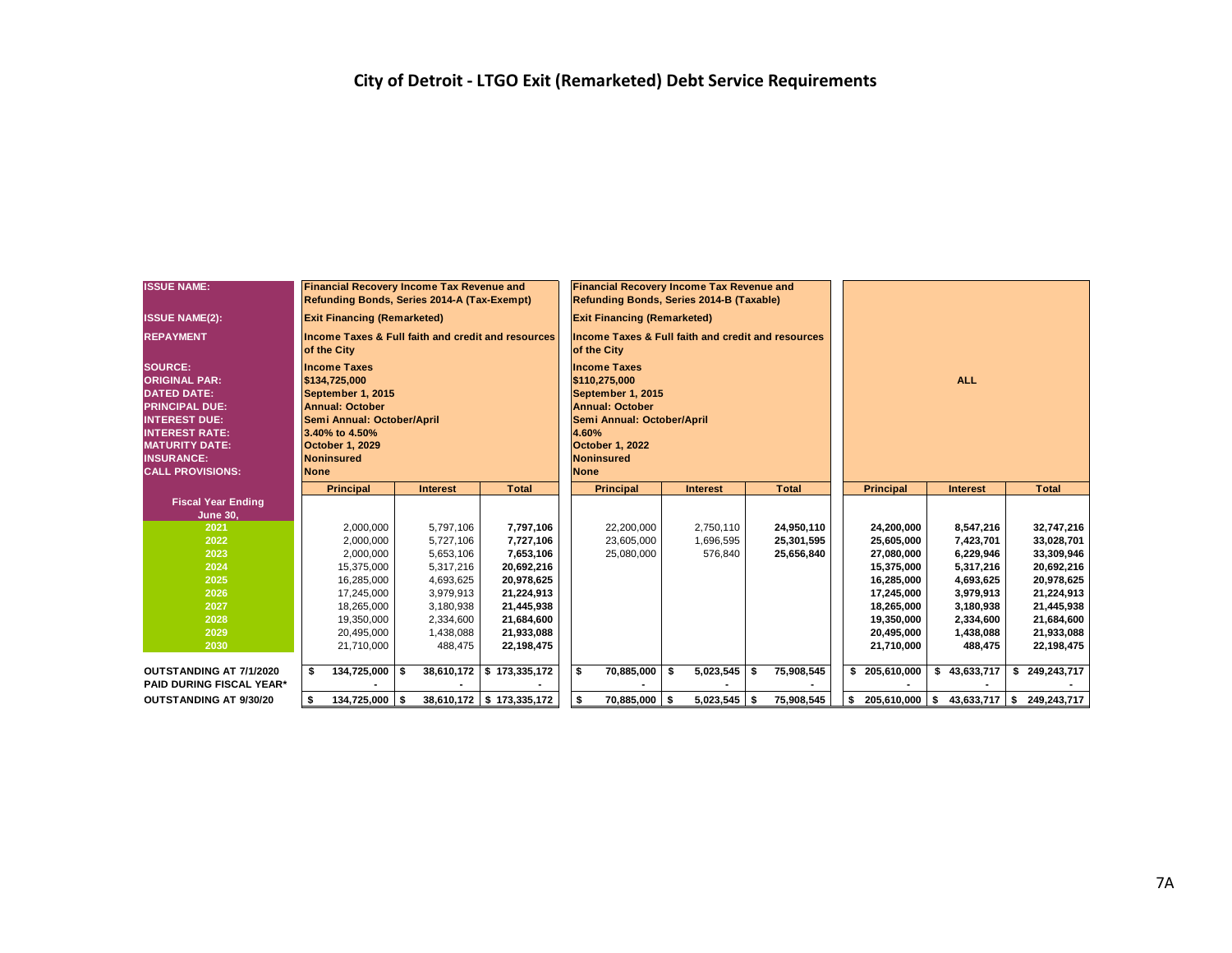| <b>ISSUE NAME:</b>                                        | Financial Recovery Bonds, Series 2014-B1 (Federally Taxable) |                          |                          | Taxable)                   |                                                 | Financial Recovery Bonds, Series 2014-B2 (Federally |                          |                          |                          |
|-----------------------------------------------------------|--------------------------------------------------------------|--------------------------|--------------------------|----------------------------|-------------------------------------------------|-----------------------------------------------------|--------------------------|--------------------------|--------------------------|
| <b>ISSUE NAME(2):</b>                                     | <b>B-Notes</b>                                               |                          |                          | <b>B-Notes</b>             |                                                 |                                                     |                          |                          |                          |
| <b>REPAYMENT SOURCE:</b>                                  | Full faith and credit and resources of the City              |                          |                          |                            | Full faith and credit and resources of the City |                                                     |                          |                          |                          |
| <b>ORIGINAL PAR:</b>                                      | \$616,560,047                                                |                          |                          | \$15,404,098               |                                                 |                                                     |                          | <b>ALL</b>               |                          |
| <b>DATED DATE:</b>                                        | <b>December 10, 2014</b>                                     |                          |                          | December 10, 2014          |                                                 |                                                     |                          |                          |                          |
| <b>PRINCIPAL DUE:</b>                                     | <b>Annual: April</b>                                         |                          |                          | <b>Annual: April</b>       |                                                 |                                                     |                          |                          |                          |
| <b>INTEREST DUE:</b>                                      | Semi Annual: April/October                                   |                          |                          | Semi Annual: April/October |                                                 |                                                     |                          |                          |                          |
| <b>INTEREST RATE:</b>                                     | 4.00% to 6.00%                                               |                          |                          | 4.00% to 6.00%             |                                                 |                                                     |                          |                          |                          |
| <b>MATURITY DATE:</b>                                     | April 1, 2044                                                |                          |                          | April 1, 2044              |                                                 |                                                     |                          |                          |                          |
| <b>INSURANCE:</b>                                         | <b>Noninsured</b>                                            |                          |                          | <b>Noninsured</b>          |                                                 |                                                     |                          |                          |                          |
| <b>CALL PROVISIONS:</b>                                   | <b>Callable at Par</b>                                       |                          |                          | <b>Callable at Par</b>     |                                                 |                                                     |                          |                          |                          |
|                                                           | <b>Principal</b>                                             | <b>Interest</b>          | <b>Total</b>             | <b>Principal</b>           | Interest                                        | <b>Total</b>                                        | Principal                | Interest                 | <b>Total</b>             |
| <b>Fiscal Year Ending</b><br><b>June 30,</b>              |                                                              |                          |                          |                            |                                                 |                                                     |                          |                          |                          |
| 2021                                                      |                                                              | 16,973,304               | 16,973,304               |                            | 399,168                                         | 399,168                                             | $\blacksquare$           | 17,372,472               | 17,372,472               |
| 2022                                                      |                                                              | 16,973,304               | 16,973,304               |                            | 399,168                                         | 399,168                                             |                          | 17,372,472               | 17,372,472               |
| 2023                                                      |                                                              | 16,973,304               | 16,973,304               |                            | 399,168                                         | 399,168                                             | $\blacksquare$           | 17,372,472               | 17,372,472               |
| 2024                                                      |                                                              | 16,973,304               | 16,973,304               |                            | 399,168                                         | 399,168                                             |                          | 17,372,472               | 17,372,472               |
| 2025                                                      | 2,411,066                                                    | 16,973,304               | 19,384,370               |                            | 399,168                                         | 399,168                                             | 2,411,066                | 17,372,472               | 19,783,538               |
| 2026                                                      | 2,256,986                                                    | 16,876,861               | 19,133,847               |                            | 399,168                                         | 399,168                                             | 2,256,986                | 17,276,029               | 19,533,015               |
| 2027                                                      | 2,128,183                                                    | 16.786.582               | 18,914,765               |                            | 399,168                                         | 399,168                                             | 2,128,183                | 17,185,749               | 19,313,932               |
| 2028                                                      | 1,977,770                                                    | 16,701,454               | 18,679,224               |                            | 399,168                                         | 399,168                                             | 1,977,770                | 17,100,622               | 19,078,392               |
| 2029<br>2030                                              | 1,807,988                                                    | 16,622,344<br>16,550,024 | 18,430,332               |                            | 399,168                                         | 399,168                                             | 1,807,988                | 17,021,511               | 18,829,499               |
| 2031                                                      | 1,616,461<br>23,874,105                                      | 16,485,366               | 18,166,485<br>40,359,471 |                            | 399,168<br>399,168                              | 399,168<br>399,168                                  | 1,616,461<br>23,874,105  | 16,949,192<br>16,884,533 | 18,565,653<br>40,758,638 |
| 2032                                                      | 24,095,750                                                   | 15,530,401               | 39,626,151               | 736,738                    | 399,168                                         | 1,135,906                                           | 24,832,488               | 15,929,569               | 40,762,057               |
| 2033                                                      | 25,056,264                                                   | 14,566,571               | 39,622,835               | 770,205                    | 369,698                                         | 1,139,903                                           | 25,826,469               | 14,936,270               | 40,762,739               |
| 2034                                                      | 30,828,003                                                   | 13,564,321               | 44,392,324               | 770,205                    | 338,890                                         | 1,109,095                                           | 31,598,208               | 13,903,211               | 45,501,419               |
| 2035                                                      | 30,828,003                                                   | 18,496,801               | 49,324,804               | 770,205                    | 462,123                                         | 1,232,328                                           | 31,598,208               | 18,958,924               | 50,557,132               |
| 2036                                                      | 30,828,003                                                   | 16,647,121               | 47,475,124               | 770,205                    | 415,911                                         | 1,186,116                                           | 31,598,208               | 17,063,031               | 48,661,239               |
| 2037                                                      | 30,828,003                                                   | 14,797,441               | 45,625,444               | 770,205                    | 369,698                                         | 1,139,903                                           | 31,598,208               | 15,167,139               | 46,765,347               |
| 2038                                                      | 30,828,003                                                   | 12,947,760               | 43,775,763               | 770,205                    | 323,486                                         | 1,093,691                                           | 31,598,208               | 13,271,246               | 44,869,454               |
| 2039                                                      | 30,828,003                                                   | 11,098,080               | 41,926,083               | 770,205                    | 277,274                                         | 1,047,479                                           | 31,598,208               | 11,375,354               | 42,973,562               |
| 2040                                                      | 30,828,003                                                   | 9,248,400                | 40,076,403               | 770,205                    | 231,061                                         | 1,001,266                                           | 31,598,208               | 9,479,462                | 41,077,670               |
| 2041<br>2042                                              | 30,828,003<br>30,828,003                                     | 7,398,720<br>5,549,040   | 38,226,723<br>36,377,043 | 770,205<br>770,205         | 184,849<br>138,637                              | 955,054<br>908,842                                  | 31,598,208<br>31,598,208 | 7,583,569<br>5,687,677   | 39,181,777<br>37,285,885 |
| 2043                                                      | 30,828,003                                                   | 3,699,360                | 34,527,363               | 770,205                    | 92,424                                          | 862,629                                             | 31,598,208               | 3,791,784                | 35,389,992               |
| 2044                                                      | 30,827,990                                                   | 1,849,679                | 32,677,669               | 770,203                    | 46,212                                          | 816,415                                             | 31,598,193               | 1,895,892                | 33,494,085               |
|                                                           |                                                              |                          |                          |                            |                                                 |                                                     |                          |                          |                          |
| OUTSTANDING AT 7/1/2020<br><b>PAID DURING FISCAL YEAR</b> | s.<br>424,332,593                                            | l S<br>330,282,844 \$    | 754,615,437              | \$<br>$9,979,196$ \$       | $8,040,278$ \$                                  | 18,019,474                                          | \$<br>434,311,789 \$     | 338,323,122              | 772,634,911<br>l Si      |
| <b>OUTSTANDING AT 9/30/20</b>                             | $\overline{\bullet}$<br>424,332,593 \$                       | $330,282,844$ \$         | 754,615,437              | $9,979,196$ \$<br>\$       | $9,979,196$ \$                                  | 19,958,392                                          | 434,311,789 \$           | $338,323,122$ \$         | 772,634,911              |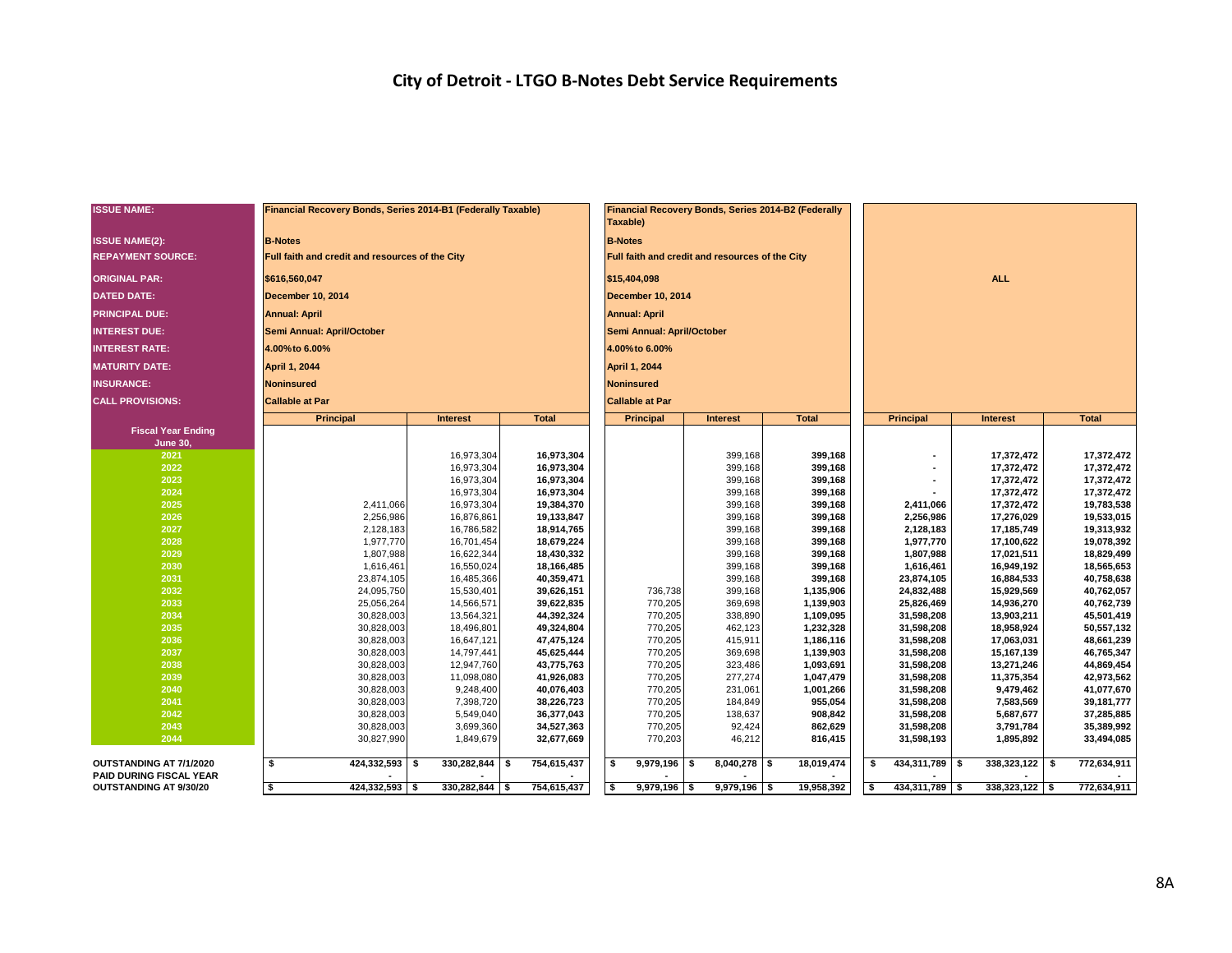| <b>ISSUE NAME:</b><br><b>ISSUE NAME(2):</b><br><b>REPAYMENT</b><br><b>SOURCE:</b><br><b>ORIGINAL PAR:</b><br><b>DATED DATE:</b><br><b>PRINCIPAL DUE:</b><br><b>INTEREST DUE:</b><br><b>INTEREST RATE:</b><br><b>MATURITY DATE:</b><br><b>INSURANCE:</b><br><b>CALL PROVISIONS:</b> | <b>City of Detroit 2019 Capital Improvement Bond</b><br>(Joe Louis Arena Demolition)<br>Full faith and credit and resources of the City.<br>Ad valorem taxes levied annually on all property<br>\$10,000,000 (of which \$4,159,104.37 has been drawn down)<br>June 10, 2019<br><b>Annual: July</b><br><b>Annual: July</b><br>1.00% to 2.00%<br><b>July 9, 2039</b><br><b>Noninsured</b> |                 |                           |
|------------------------------------------------------------------------------------------------------------------------------------------------------------------------------------------------------------------------------------------------------------------------------------|-----------------------------------------------------------------------------------------------------------------------------------------------------------------------------------------------------------------------------------------------------------------------------------------------------------------------------------------------------------------------------------------|-----------------|---------------------------|
| <b>Fiscal Year Ending</b>                                                                                                                                                                                                                                                          | <b>Principal</b>                                                                                                                                                                                                                                                                                                                                                                        | <b>Interest</b> | <b>Total</b>              |
| <b>June 30,</b>                                                                                                                                                                                                                                                                    |                                                                                                                                                                                                                                                                                                                                                                                         |                 |                           |
| 2021                                                                                                                                                                                                                                                                               |                                                                                                                                                                                                                                                                                                                                                                                         | 40,806          | 40,806                    |
| 2022                                                                                                                                                                                                                                                                               |                                                                                                                                                                                                                                                                                                                                                                                         | 44,098          | 44,098                    |
| 2023                                                                                                                                                                                                                                                                               | 194,270                                                                                                                                                                                                                                                                                                                                                                                 | 83,182          | 277,452                   |
| 2024                                                                                                                                                                                                                                                                               | 198,155                                                                                                                                                                                                                                                                                                                                                                                 | 79,297          | 277,452                   |
| 2025                                                                                                                                                                                                                                                                               | 201,912                                                                                                                                                                                                                                                                                                                                                                                 | 75,540          | 277,452                   |
| 2026                                                                                                                                                                                                                                                                               | 206,157                                                                                                                                                                                                                                                                                                                                                                                 | 71,295          | 277,452                   |
| 2027                                                                                                                                                                                                                                                                               | 210,280                                                                                                                                                                                                                                                                                                                                                                                 | 67,172          | 277,452                   |
| 2028                                                                                                                                                                                                                                                                               | 214,486                                                                                                                                                                                                                                                                                                                                                                                 | 62,967          | 277,452                   |
| 2029                                                                                                                                                                                                                                                                               | 218,615                                                                                                                                                                                                                                                                                                                                                                                 | 58,838          | 277,452                   |
| 2030                                                                                                                                                                                                                                                                               | 223,148                                                                                                                                                                                                                                                                                                                                                                                 | 54,305          | 277,452                   |
| 2031                                                                                                                                                                                                                                                                               | 227,611                                                                                                                                                                                                                                                                                                                                                                                 | 49,842          | 277,452                   |
| 2032                                                                                                                                                                                                                                                                               | 232,163                                                                                                                                                                                                                                                                                                                                                                                 | 45,289          | 277,452                   |
| 2033                                                                                                                                                                                                                                                                               | 236,695                                                                                                                                                                                                                                                                                                                                                                                 | 40,758          | 277,452                   |
| 2034                                                                                                                                                                                                                                                                               | 241,540                                                                                                                                                                                                                                                                                                                                                                                 | 35,912          | 277,452                   |
| 2035                                                                                                                                                                                                                                                                               | 246,371                                                                                                                                                                                                                                                                                                                                                                                 | 31,081          | 277,452                   |
| 2036                                                                                                                                                                                                                                                                               | 251,298                                                                                                                                                                                                                                                                                                                                                                                 | 26,154          | 277,452                   |
| 2037                                                                                                                                                                                                                                                                               | 256,266                                                                                                                                                                                                                                                                                                                                                                                 | 21,186          | 277,452                   |
| 2038                                                                                                                                                                                                                                                                               | 261,449                                                                                                                                                                                                                                                                                                                                                                                 | 16,003          | 277,452                   |
| 2039                                                                                                                                                                                                                                                                               | 266,678                                                                                                                                                                                                                                                                                                                                                                                 | 10,774          | 277,452                   |
| 2040                                                                                                                                                                                                                                                                               | 272,012                                                                                                                                                                                                                                                                                                                                                                                 | 5,440           | 277,452                   |
| 2041                                                                                                                                                                                                                                                                               |                                                                                                                                                                                                                                                                                                                                                                                         |                 |                           |
| 2042                                                                                                                                                                                                                                                                               |                                                                                                                                                                                                                                                                                                                                                                                         |                 |                           |
| 2043                                                                                                                                                                                                                                                                               |                                                                                                                                                                                                                                                                                                                                                                                         |                 |                           |
| 2044                                                                                                                                                                                                                                                                               |                                                                                                                                                                                                                                                                                                                                                                                         |                 |                           |
|                                                                                                                                                                                                                                                                                    |                                                                                                                                                                                                                                                                                                                                                                                         |                 |                           |
| <b>OUTSTANDING AT 7/1/2020</b>                                                                                                                                                                                                                                                     | \$<br>4,159,104                                                                                                                                                                                                                                                                                                                                                                         | \$<br>919,939   | \$<br>5,079,043           |
| <b>PAID DURING FISCAL YEAR</b>                                                                                                                                                                                                                                                     | \$<br>4,159,104                                                                                                                                                                                                                                                                                                                                                                         | \$<br>40,806    | \$<br>40,806<br>5,038,237 |
| <b>OUTSTANDING AT 9/30/20</b>                                                                                                                                                                                                                                                      |                                                                                                                                                                                                                                                                                                                                                                                         | 879,132         |                           |

1. The following three drawdowns have been made: Drawdown #1: \$850,000; Drawdown #2: \$3,000,000; Drawdown #3: \$309,104.37. The due date for the final drawdown is no later than December 31, 2020.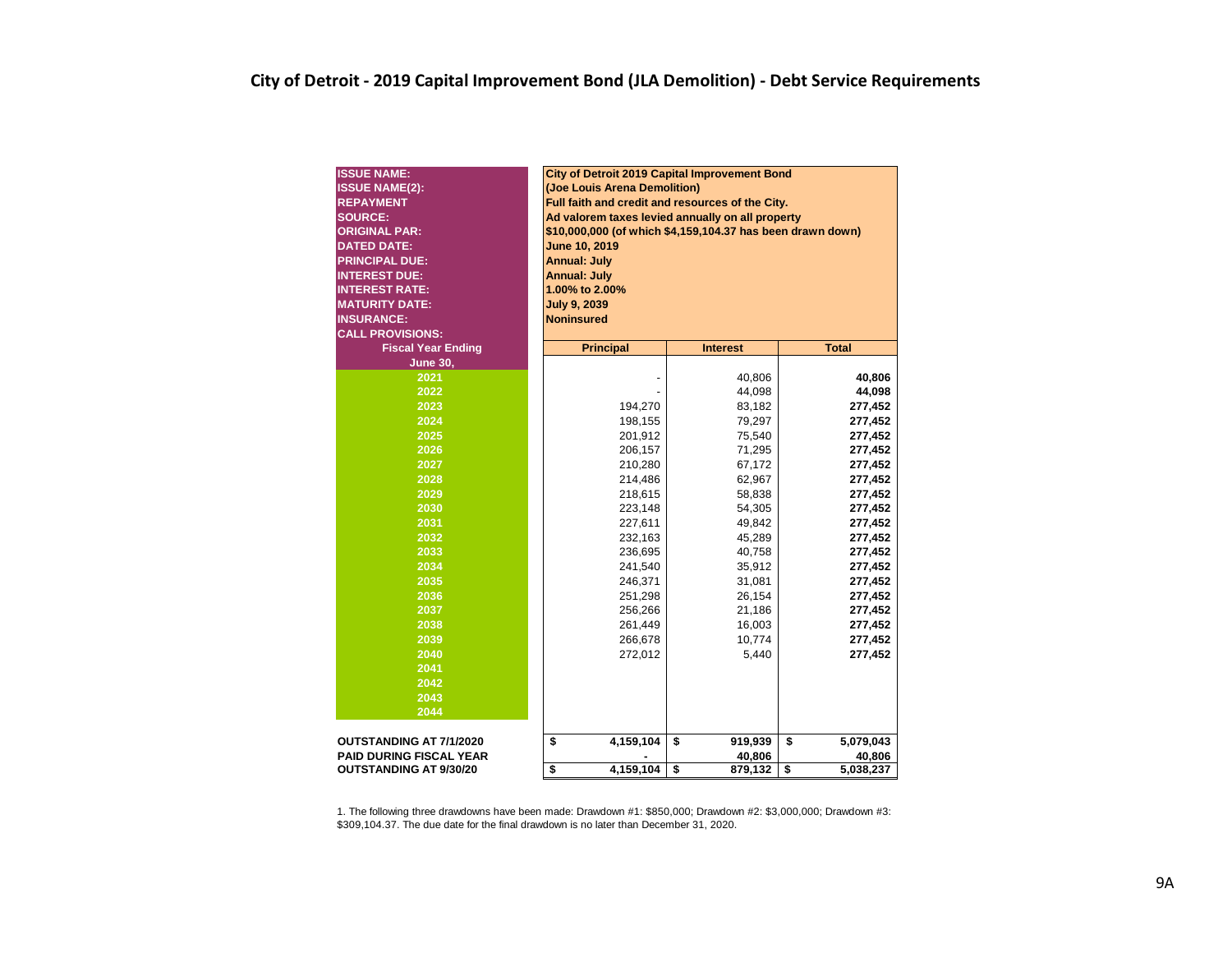#### **City of Detroit - MTF Bonds - Debt Service Requirements**

| <b>ISSUE NAME:</b><br><b>ISSUE NAME(2):</b><br><b>REPAYMENT</b><br><b>SOURCE:</b><br><b>ORIGINAL PAR:</b><br><b>DATED DATE:</b><br><b>PRINCIPAL DUE:</b> | down)<br><b>April 1</b>                 | <b>City of Detroit Transportation Project</b><br><b>MTF Bonds</b><br><b>Act 51 dollars</b><br><b>Act 51 dollars</b><br>\$124,500,000* (of which \$90,000,000 has been drawn<br><b>November 16, 2017</b> |                  |                   |
|----------------------------------------------------------------------------------------------------------------------------------------------------------|-----------------------------------------|---------------------------------------------------------------------------------------------------------------------------------------------------------------------------------------------------------|------------------|-------------------|
| <b>INTEREST DUE:</b><br><b>INTEREST RATE:</b><br><b>MATURITY DATE:</b><br><b>INSURANCE:</b><br><b>CALL PROVISIONS:</b><br><b>Fiscal Year Ending</b>      | <b>April 1</b><br><b>None</b><br>7 year | 2.38% to 3.49%<br>April 1, 2032                                                                                                                                                                         |                  |                   |
| <b>June 30,</b>                                                                                                                                          |                                         | <b>Principal</b>                                                                                                                                                                                        | <b>Interest</b>  | <b>Total</b>      |
| 2021                                                                                                                                                     |                                         | 9,145,000                                                                                                                                                                                               | 4,662,702        | 13,807,702        |
| 2022                                                                                                                                                     |                                         | 9,345,000                                                                                                                                                                                               | 4,398,137        | 13,743,137        |
| 2023                                                                                                                                                     |                                         | 9,585,000                                                                                                                                                                                               | 4,103,956        | 13,688,956        |
| 2024                                                                                                                                                     |                                         | 9,840,000                                                                                                                                                                                               | 3,790,623        | 13,630,623        |
| 2025                                                                                                                                                     |                                         | 10,115,000                                                                                                                                                                                              | 3,458,129        | 13,573,129        |
| 2026                                                                                                                                                     |                                         | 10,430,000                                                                                                                                                                                              | 3,078,210        | 13,508,210        |
| 2027                                                                                                                                                     |                                         | 10,765,000                                                                                                                                                                                              | 2,671,335        | 13,436,335        |
| 2028                                                                                                                                                     |                                         | 11,115,000                                                                                                                                                                                              | 2,244,826        | 13,359,826        |
| 2029                                                                                                                                                     |                                         | 11,485,000                                                                                                                                                                                              | 1,795,002        | 13,280,002        |
| 2030                                                                                                                                                     |                                         | 11,875,000                                                                                                                                                                                              | 1,324,576        | 13,199,576        |
| 2031                                                                                                                                                     |                                         | 12,275,000                                                                                                                                                                                              | 833,901          | 13,108,901        |
| 2032                                                                                                                                                     |                                         | 7,525,000                                                                                                                                                                                               | 319,211          | 7,844,211         |
| OUTSTANDING AT 7/1/2020                                                                                                                                  | \$                                      | 123,500,000                                                                                                                                                                                             | \$<br>32,680,607 | \$<br>156,180,607 |
| <b>PAID DURING FISCAL YEAR</b>                                                                                                                           |                                         |                                                                                                                                                                                                         |                  |                   |
| <b>OUTSTANDING AT 9/30/20</b>                                                                                                                            | \$                                      | 123,500,000                                                                                                                                                                                             | \$<br>32,680,607 | \$<br>156,180,607 |

The final draw occurs on October 1, 2020. With each draw, the debt schedule is updated accordingly. The total principal to be drawn is \$124,500,000 and the total interest is \$37,545,372.57.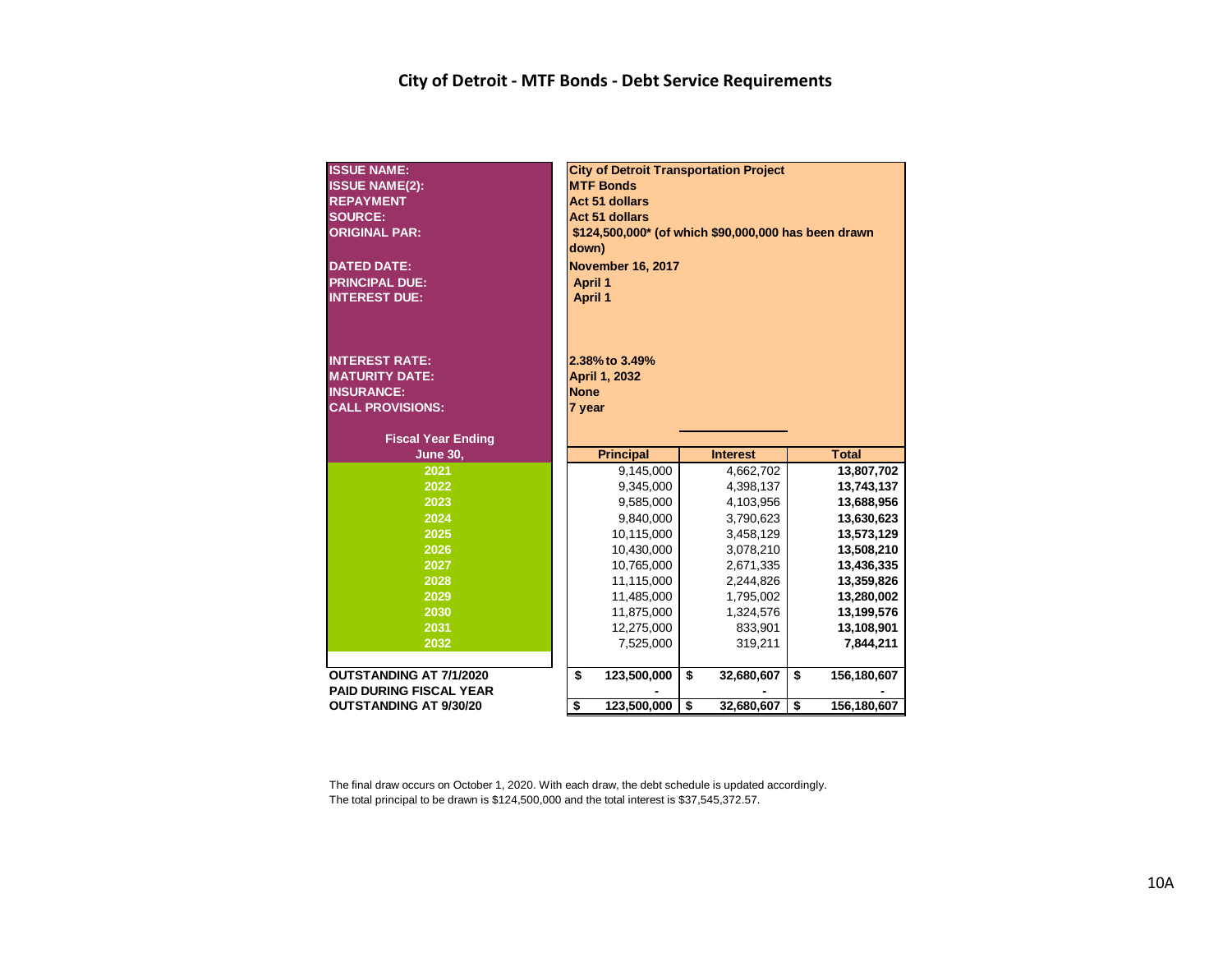| <b>ISSUE NAME:</b>             |             | <b>Mexicantown Welcome Center</b>                            |                         |               |     |                   |            | <b>Mexicantown Welcome Center</b>                            |                  |                  |             | <b>Book Cadillac Project Note 2</b>                          |     |                  |                      |
|--------------------------------|-------------|--------------------------------------------------------------|-------------------------|---------------|-----|-------------------|------------|--------------------------------------------------------------|------------------|------------------|-------------|--------------------------------------------------------------|-----|------------------|----------------------|
|                                |             | <b>HUD 108 Note</b>                                          |                         |               |     |                   |            | <b>HUD 108 Note</b>                                          |                  |                  |             | <b>HUD 108 Note</b>                                          |     |                  |                      |
| <b>REPAYMENT SOURCE:</b>       |             | <b>Section 108 Loan Guaranty</b><br><b>Block Grant Funds</b> |                         |               |     |                   |            | <b>Section 108 Loan Guaranty</b><br><b>Block Grant Funds</b> |                  |                  |             | <b>Section 108 Loan Guaranty</b><br><b>Block Grant Funds</b> |     |                  |                      |
| <b>ORIGINAL PAR:</b>           |             | \$7,789,000                                                  |                         |               |     |                   |            | \$280,000                                                    |                  |                  |             | \$10,700,000                                                 |     |                  |                      |
| <b>DATED DATE:</b>             |             | March 26, 2019 (Refunding)                                   |                         |               |     |                   |            | <b>August 3, 2020</b>                                        |                  |                  |             | March 26, 2019 (Refunding)                                   |     |                  |                      |
| <b>PRINCIPAL DUE:</b>          |             | <b>Annual: August</b>                                        |                         |               |     |                   |            | <b>Annual: August</b>                                        |                  |                  |             | <b>Annual: August</b>                                        |     |                  |                      |
| <b>INTEREST DUE:</b>           |             | Semi Annual: August/February                                 |                         |               |     |                   |            | Quarterly: August/November/February/May                      |                  |                  |             | Semi Annual: August/February                                 |     |                  |                      |
| <b>INTEREST RATE:</b>          |             | 5.09% to 5.70%                                               |                         |               |     |                   |            | $LIBOR + 20$ bps                                             |                  |                  |             | 4.33% to 5.38%                                               |     |                  |                      |
| <b>MATURITY DATE:</b>          |             | <b>August 1, 2024</b>                                        |                         |               |     |                   |            | <b>August 1, 2024</b>                                        |                  |                  |             | <b>August 1, 2025</b>                                        |     |                  |                      |
| <b>INSURANCE:</b>              |             | <b>Noninsured</b>                                            |                         |               |     |                   |            | <b>Noninsured</b>                                            |                  |                  |             | <b>Noninsured</b>                                            |     |                  |                      |
| <b>CALL PROVISIONS:</b>        | <b>None</b> |                                                              |                         |               |     |                   |            | <b>None</b>                                                  |                  |                  | <b>None</b> |                                                              |     |                  |                      |
|                                |             | Principal                                                    |                         | Interest      |     | <b>Total</b>      |            | Principal                                                    | Interest*        | <b>Total</b>     |             | Principal                                                    |     | Interest         | <b>Total</b>         |
|                                |             |                                                              |                         |               |     |                   |            |                                                              |                  |                  |             |                                                              |     |                  |                      |
| <b>Fiscal Year Ending</b>      |             |                                                              |                         |               |     |                   |            |                                                              |                  |                  |             |                                                              |     |                  |                      |
| <b>June 30,</b>                |             |                                                              |                         |               |     |                   |            |                                                              |                  |                  |             |                                                              |     |                  |                      |
| 2021                           | \$          | 280,000                                                      | $\mathfrak{F}$          | $29,852$ \$   |     | 309,852           | $\sqrt{3}$ |                                                              | \$<br>$1,008$ \$ | 1,008            | \$          | 716,000                                                      | \$  | 88,406 \$        | 804,406              |
| 2022                           |             | 280,000                                                      |                         | 22,684        |     | 302,684           |            | 47,000                                                       | 1,038            | 48,038           |             | 716,000                                                      |     | 70,076           | 786,076              |
| 2023                           |             | 350,000                                                      |                         | 14,629        |     | 364,629           |            | 47,000                                                       | 836              | 47,836           |             | 716,000                                                      |     | 51,758           | 767,758              |
| 2024<br>2025                   |             | 360,000<br>28,000                                            |                         | 5,459<br>374  |     | 365,459<br>28,374 |            | 47,000<br>47,000                                             | 635<br>430       | 47,635<br>47,430 |             | 716,000<br>716,000                                           |     | 33,267<br>14,343 | 749,267<br>730,343   |
| 2026                           |             |                                                              |                         |               |     |                   |            | 46,000                                                       | 231              | 46,231           |             | 175,000                                                      |     | 2,396            | 177,396              |
| 2027                           |             |                                                              |                         |               |     |                   |            | 46,000                                                       | 33               | 46,033           |             |                                                              |     |                  |                      |
| 2028                           |             |                                                              |                         |               |     |                   |            |                                                              |                  |                  |             |                                                              |     |                  |                      |
| 2029                           |             |                                                              |                         |               |     |                   |            |                                                              |                  |                  |             |                                                              |     |                  |                      |
| 2030                           |             |                                                              |                         |               |     |                   |            |                                                              |                  |                  |             |                                                              |     |                  |                      |
| 2031                           |             |                                                              |                         |               |     |                   |            |                                                              |                  |                  |             |                                                              |     |                  |                      |
| 2032                           |             |                                                              |                         |               |     |                   |            |                                                              |                  |                  |             |                                                              |     |                  |                      |
| <b>OUTSTANDING AT 7/1/2020</b> | \$          | 1,298,000                                                    | \$                      | 72,999        | -\$ | 1,370,999         |            | \$<br>280,000                                                | \$<br>4,211      | \$<br>284,211    | \$          | 3,755,000                                                    | \$  | 260,245          | \$4,015,245          |
| <b>PAID DURING FISCAL YEAR</b> |             | 280,000                                                      |                         | 16,711        |     | 296,711           |            |                                                              |                  |                  |             | 716,000                                                      |     | 48,767           | 764,767              |
| <b>OUTSTANDING AT 9/30/20</b>  | \$          | 1,018,000                                                    | $\overline{\mathbf{S}}$ | $56,288$   \$ |     | 1,074,288         | \$         | $280,000$ \$                                                 | 4,211            | \$<br>284,211    | \$          | 3,039,000                                                    | -\$ |                  | 211,478 \$ 3,250,478 |

\*Interest amounts are estimates based on most recent monthly LIBOR rate plus 20 basis points.

#### Notes:

1. On April 29, 2019, the Woodward Gardens Project II Note was partially defeased (prepaid) by the City. Specifically, the City made payment to the HUD Trustee to defease the following maturities/principal amounts: August 1, 2027/\$261,000; August 1, 2018/\$1,557,000. In addition to the principal, the payment included amounts sufficient to pay the interest that accrued until the optional redemption date occured and payment could be made to th Certificates. The total payment was \$1,938,000. The 2019 maturity was defeased on August 1, 2019. The 2027 and 2028 maturities were defeased by HUD on August 1, 2020. From the City's perspective, the principal amounts are in substance on the date the City made payment.

2. In FY17, funds to prepay the New Amsterdam Note were placed in escrow and the Note was fully defeased in substance. The trustee pays the debt service from the escrow until the final payment on 8-1-22.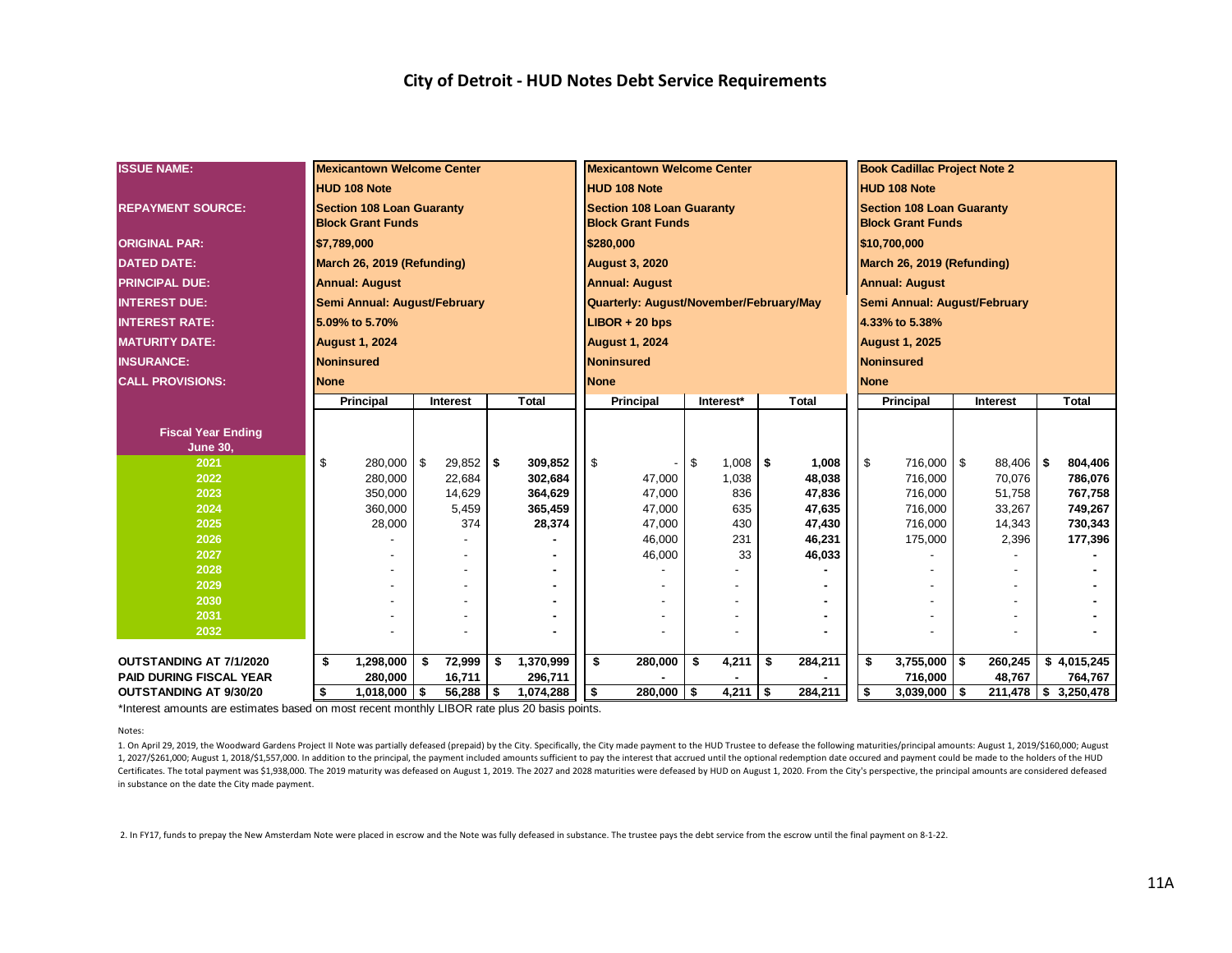| <b>ISSUE NAME:</b>             | <b>Book Cadillac Project Note 2</b>                          |                  |                    | <b>Garfield II Project Note 1</b>                            |                  |                        | <b>Garfield II Project Note 1</b>                            |                  |                    |
|--------------------------------|--------------------------------------------------------------|------------------|--------------------|--------------------------------------------------------------|------------------|------------------------|--------------------------------------------------------------|------------------|--------------------|
|                                | <b>HUD 108 Note</b>                                          |                  |                    | HUD 108 Note                                                 |                  |                        | <b>HUD 108 Note</b>                                          |                  |                    |
| <b>REPAYMENT SOURCE:</b>       | <b>Section 108 Loan Guaranty</b><br><b>Block Grant Funds</b> |                  |                    | <b>Section 108 Loan Guaranty</b><br><b>Block Grant Funds</b> |                  |                        | <b>Section 108 Loan Guaranty</b><br><b>Block Grant Funds</b> |                  |                    |
| <b>ORIGINAL PAR:</b>           | \$716,000                                                    |                  |                    | \$6,522,000                                                  |                  |                        | \$520,000                                                    |                  |                    |
| <b>DATED DATE:</b>             | <b>August 3, 2020</b>                                        |                  |                    | March 26, 2019 (Refunding)                                   |                  |                        | <b>August 3, 2020</b>                                        |                  |                    |
| <b>PRINCIPAL DUE:</b>          | <b>Annual: August</b>                                        |                  |                    | <b>Annual: August</b>                                        |                  |                        | <b>Annual: August</b>                                        |                  |                    |
| <b>INTEREST DUE:</b>           | Quarterly: August/November/February/May                      |                  |                    | Semi Annual: August/February                                 |                  |                        | Quarterly: August/November/February/May                      |                  |                    |
| <b>INTEREST RATE:</b>          | $LIBOR + 20$ bps                                             |                  |                    | 4.33% to 5.30%                                               |                  |                        | $LIBOR + 20$ bps                                             |                  |                    |
| <b>MATURITY DATE:</b>          | <b>August 1, 2025</b>                                        |                  |                    | <b>August 1, 2025</b>                                        |                  |                        | <b>August 1, 2025</b>                                        |                  |                    |
| <b>INSURANCE:</b>              | <b>Noninsured</b>                                            |                  |                    | <b>Noninsured</b>                                            |                  |                        | <b>Noninsured</b>                                            |                  |                    |
| <b>CALL PROVISIONS:</b>        | <b>None</b>                                                  |                  |                    | <b>None</b>                                                  |                  |                        | <b>None</b>                                                  |                  |                    |
|                                | Principal                                                    | Interest*        | <b>Total</b>       | Principal                                                    | <b>Interest</b>  | <b>Total</b>           | Principal                                                    | Interest*        | <b>Total</b>       |
|                                |                                                              |                  |                    |                                                              |                  |                        |                                                              |                  |                    |
| <b>Fiscal Year Ending</b>      |                                                              |                  |                    |                                                              |                  |                        |                                                              |                  |                    |
| <b>June 30,</b>                |                                                              |                  |                    |                                                              |                  |                        |                                                              |                  |                    |
| 2021                           | \$                                                           | \$<br>$2,746$ \$ | 2,746              | \$<br>520,000 \$                                             | $114,104$ \\$    | 634,104                | \$                                                           | \$<br>$1,847$ \$ | 1,847              |
| 2022                           | 144,000                                                      | 2,493            | 146,493            | 620,000                                                      | 99,507           | 719,507                | 104,000                                                      | 1,842            | 105,842            |
| 2023<br>2024                   | 143,000<br>143,000                                           | 1,885<br>1,277   | 144,885<br>144,277 | 720,000<br>780,000                                           | 82,370<br>62,991 | 802,370<br>842,991     | 104,000<br>104,000                                           | 1,400<br>958     | 105,400<br>104,958 |
| 2025                           | 143,000                                                      | 669              | 143,669            | 950,000                                                      | 40,108           | 990,108                | 104,000                                                      | 516              | 104,516            |
| 2026                           | 143,000                                                      | 61               | 143,061            | 1,002,000                                                    | 13,717           | 1,015,717              | 104,000                                                      | 74               | 104,074            |
| 2027                           |                                                              |                  |                    |                                                              |                  |                        |                                                              |                  |                    |
| 2028                           |                                                              |                  |                    |                                                              |                  |                        |                                                              |                  |                    |
| 2029                           |                                                              |                  |                    |                                                              |                  |                        |                                                              |                  |                    |
| 2030                           |                                                              |                  |                    |                                                              |                  |                        |                                                              |                  |                    |
| 2031                           |                                                              |                  |                    |                                                              |                  |                        |                                                              |                  |                    |
| 2032                           |                                                              |                  |                    |                                                              |                  |                        |                                                              |                  |                    |
| <b>OUTSTANDING AT 7/1/2020</b> | 716,000<br>\$                                                | \$<br>9,130      | 725,130<br>\$      | $4,592,000$ \$<br>\$                                         | 412,797          | \$5,004,797            | 520,000<br>\$                                                | \$<br>6,637      | \$<br>526,637      |
| <b>PAID DURING FISCAL YEAR</b> |                                                              |                  |                    | 520,000                                                      | 60,367           | 580,367                |                                                              |                  |                    |
| <b>OUTSTANDING AT 9/30/20</b>  | $716,000$ \$<br>\$                                           | $9,130$ \$       | 725,130            | \$<br>4,072,000 \$                                           |                  | $352,430$ \$ 4,424,430 | \$<br>$520,000$ \$                                           | 6,637            | 526,637            |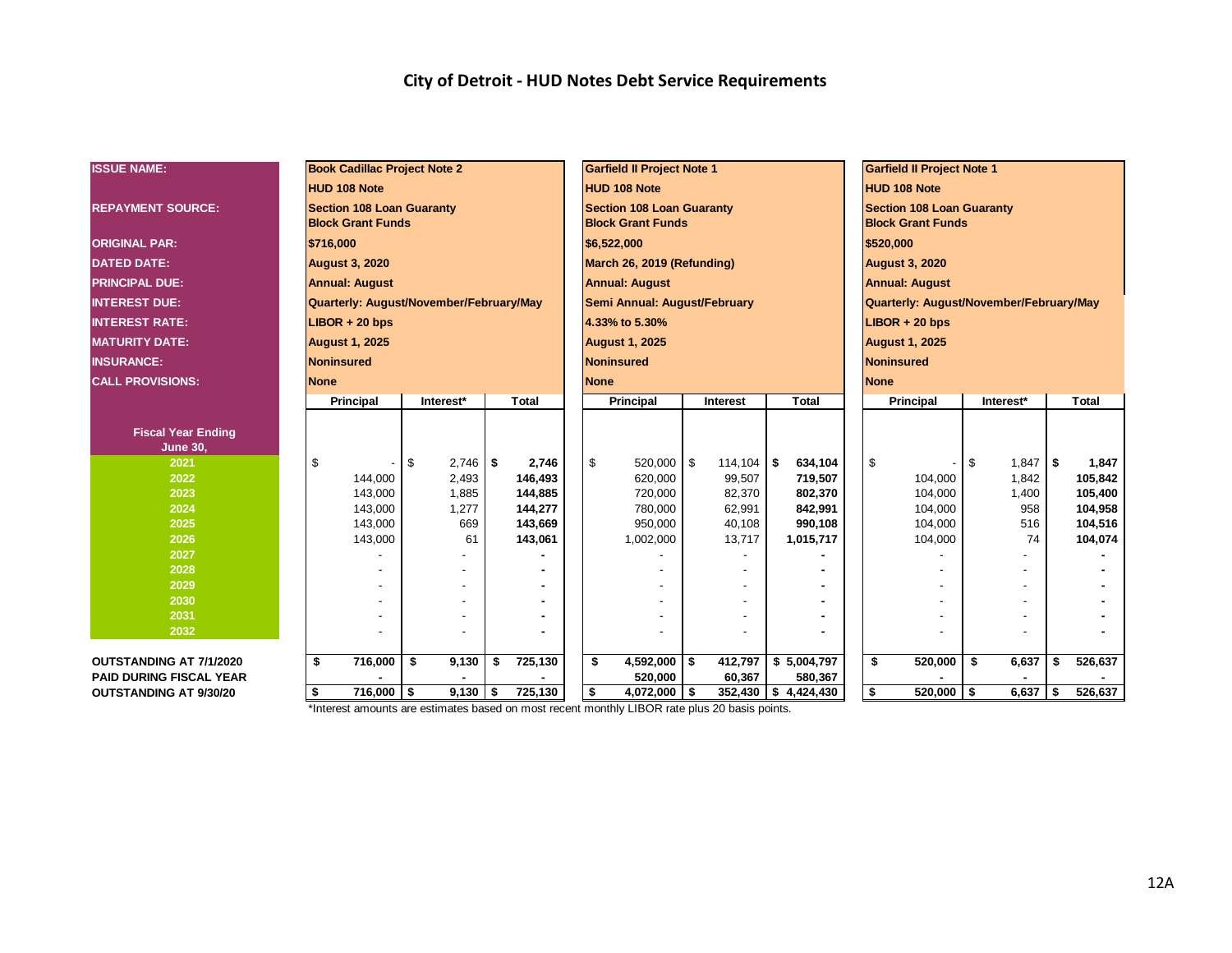| <b>ISSUE NAME:</b>                           |             | <b>Garfield II Project Note 2</b>                            |      |                  |  |                        |  | <b>Garfield II Project Note 2</b>                            |             |                  |                     | <b>Garfield II Project Note 4</b>                            |                   |                    |
|----------------------------------------------|-------------|--------------------------------------------------------------|------|------------------|--|------------------------|--|--------------------------------------------------------------|-------------|------------------|---------------------|--------------------------------------------------------------|-------------------|--------------------|
|                                              |             | <b>HUD 108 Note</b>                                          |      |                  |  |                        |  | <b>HUD 108 Note</b>                                          |             |                  | <b>HUD 108 Note</b> |                                                              |                   |                    |
| <b>REPAYMENT SOURCE:</b>                     |             | <b>Section 108 Loan Guaranty</b><br><b>Block Grant Funds</b> |      |                  |  |                        |  | <b>Section 108 Loan Guaranty</b><br><b>Block Grant Funds</b> |             |                  |                     | <b>Section 108 Loan Guaranty</b><br><b>Block Grant Funds</b> |                   |                    |
| <b>ORIGINAL PAR:</b>                         | \$2,058,000 |                                                              |      |                  |  |                        |  | \$120,000                                                    |             |                  | \$1,393,000         |                                                              |                   |                    |
| <b>DATED DATE:</b>                           |             | March 26, 2019 (Refunding)                                   |      |                  |  |                        |  | <b>August 3, 2020</b>                                        |             |                  |                     | May 28, 2015 (Refunding)                                     |                   |                    |
| <b>PRINCIPAL DUE:</b>                        |             | <b>Annual: August</b>                                        |      |                  |  |                        |  | <b>Annual: August</b>                                        |             |                  |                     | <b>Annual: August</b>                                        |                   |                    |
| <b>INTEREST DUE:</b>                         |             | Semi Annual: August/February                                 |      |                  |  |                        |  | Quarterly: August/November/February/May                      |             |                  |                     | Semi Annual: August/February                                 |                   |                    |
| <b>INTEREST RATE:</b>                        |             | 5.09% to 5.77%                                               |      |                  |  |                        |  | $LIBOR + 20$ bps                                             |             |                  |                     | .28% to 3.35%                                                |                   |                    |
| <b>MATURITY DATE:</b>                        |             | <b>August 1, 2026</b>                                        |      |                  |  |                        |  | <b>August 1, 2026</b>                                        |             |                  |                     | <b>August 1, 2029</b>                                        |                   |                    |
| <b>INSURANCE:</b>                            |             | Noninsured                                                   |      |                  |  |                        |  | <b>Noninsured</b>                                            |             |                  | <b>Noninsured</b>   |                                                              |                   |                    |
| <b>CALL PROVISIONS:</b>                      | <b>None</b> |                                                              |      |                  |  |                        |  | <b>None</b>                                                  |             |                  | <b>None</b>         |                                                              |                   |                    |
|                                              |             | <b>Principal</b>                                             |      | <b>Interest</b>  |  | <b>Total</b>           |  | <b>Principal</b>                                             | Interest*   | <b>Total</b>     |                     | <b>Principal</b>                                             | <b>Interest</b>   | <b>Total</b>       |
|                                              |             |                                                              |      |                  |  |                        |  |                                                              |             |                  |                     |                                                              |                   |                    |
| <b>Fiscal Year Ending</b><br><b>June 30,</b> |             |                                                              |      |                  |  |                        |  |                                                              |             |                  |                     |                                                              |                   |                    |
| 2021                                         | \$          | 120,000                                                      | l \$ | $40,341$ \$      |  | 160,341                |  | \$                                                           | \$<br>426   | \$<br>426        | \$                  | 95,000                                                       | \$<br>$26,169$ \$ | 121,169            |
| 2022                                         |             | 130,000                                                      |      | 37,141           |  | 167,141                |  | 24,000                                                       | 425         | 24,425           |                     | 95,000                                                       | 24,112            | 119,112            |
| 2023                                         |             | 140,000                                                      |      | 33,688           |  | 173,688                |  | 24,000                                                       | 323         | 24,323           |                     | 100,000                                                      | 21,771            | 121,771            |
| 2024<br>2025                                 |             | 150,000<br>240,000                                           |      | 29,941<br>24,776 |  | 179,941<br>264,776     |  | 24,000<br>24,000                                             | 221<br>119  | 24,221<br>24,119 |                     | 100,000<br>100,000                                           | 19,146<br>16,321  | 119,146<br>116,321 |
| 2026                                         |             | 320,000                                                      |      | 17,194           |  | 337,194                |  | 24,000                                                       | 17          | 24,017           |                     | 100,000                                                      | 13,421            | 113,421            |
| 2027                                         |             | 448,000                                                      |      | 6,406            |  | 454,406                |  |                                                              |             |                  |                     | 100,000                                                      | 10,396            | 110,396            |
| 2028                                         |             |                                                              |      |                  |  |                        |  |                                                              |             |                  |                     | 100,000                                                      | 7,271             | 107,271            |
| 2029                                         |             |                                                              |      |                  |  |                        |  |                                                              |             |                  |                     | 100,000                                                      | 4,071             | 104,071            |
| 2030                                         |             |                                                              |      |                  |  |                        |  |                                                              |             |                  |                     | 73,000                                                       | 1,223             | 74,223             |
| 2031<br>2032                                 |             |                                                              |      |                  |  |                        |  |                                                              |             |                  |                     |                                                              |                   |                    |
|                                              |             |                                                              |      |                  |  |                        |  |                                                              |             |                  |                     |                                                              |                   |                    |
| <b>OUTSTANDING AT 7/1/2020</b>               | \$          | 1,548,000                                                    | \$   | 189,487          |  | \$1,737,487            |  | \$<br>120,000                                                | \$<br>1,532 | \$<br>121,532    | \$                  | 963,000                                                      | \$<br>143,901     | \$1,106,901        |
| <b>PAID DURING FISCAL YEAR</b>               |             | 120,000                                                      |      | 20,936           |  | 140,936                |  |                                                              |             |                  |                     | 95,000                                                       | 13,555            | 108,555            |
| <b>OUTSTANDING AT 9/30/20</b>                | - \$        | 1,428,000                                                    | 5    |                  |  | 168,551   \$ 1,596,551 |  | \$<br>$120,000$ \$                                           | $1,532$ \$  | 121,532          | \$                  | $868,000$ \$                                                 | $130,347$ \$      | 998,347            |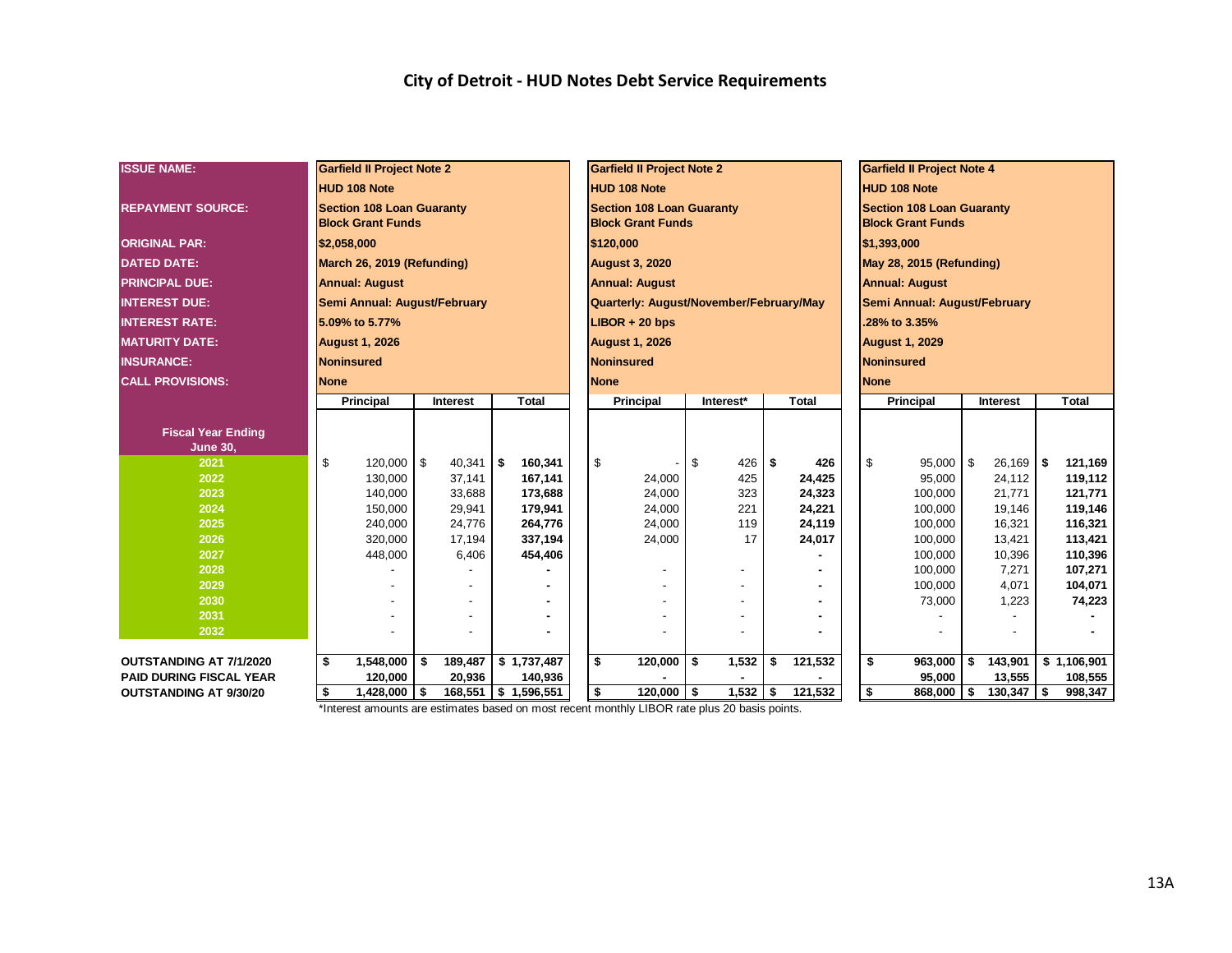| <b>ISSUE NAME:</b>                           |                   | <b>Garfield II Project Note 4</b>                            |    |            |              |                      |  |                | <b>Garfield II Project Note 3</b>                            |                          |                    |                     | <b>Garfield II Project Note 3</b>                            |     |            |     |                  |
|----------------------------------------------|-------------------|--------------------------------------------------------------|----|------------|--------------|----------------------|--|----------------|--------------------------------------------------------------|--------------------------|--------------------|---------------------|--------------------------------------------------------------|-----|------------|-----|------------------|
|                                              |                   | <b>HUD 108 Note</b>                                          |    |            |              |                      |  |                | <b>HUD 108 Note</b>                                          |                          |                    | <b>HUD 108 Note</b> |                                                              |     |            |     |                  |
| <b>REPAYMENT SOURCE:</b>                     |                   | <b>Section 108 Loan Guaranty</b><br><b>Block Grant Funds</b> |    |            |              |                      |  |                | <b>Section 108 Loan Guaranty</b><br><b>Block Grant Funds</b> |                          |                    |                     | <b>Section 108 Loan Guaranty</b><br><b>Block Grant Funds</b> |     |            |     |                  |
| <b>ORIGINAL PAR:</b>                         | \$95,000          |                                                              |    |            |              |                      |  |                | \$6,697,000                                                  |                          |                    | \$190,000           |                                                              |     |            |     |                  |
| <b>DATED DATE:</b>                           |                   | <b>August 3, 2020</b>                                        |    |            |              |                      |  |                | May 28, 2015 (Refunding)                                     |                          |                    |                     | <b>August 3, 2020</b>                                        |     |            |     |                  |
| <b>PRINCIPAL DUE:</b>                        |                   | <b>Annual: August</b>                                        |    |            |              |                      |  |                | <b>Annual: August</b>                                        |                          |                    |                     | <b>Annual: August</b>                                        |     |            |     |                  |
| <b>INTEREST DUE:</b>                         |                   | Quarterly: August/November/February/May                      |    |            |              |                      |  |                | Semi Annual: August/February                                 |                          |                    |                     | Quarterly: August/November/February/May                      |     |            |     |                  |
| <b>INTEREST RATE:</b>                        |                   | $LIBOR + 20$ bps                                             |    |            |              |                      |  |                | .93% to 3.35%                                                |                          |                    |                     | $LIBOR + 20$ bps                                             |     |            |     |                  |
| <b>MATURITY DATE:</b>                        |                   | <b>August 1, 2039</b>                                        |    |            |              |                      |  |                | <b>August 1, 2029</b>                                        |                          |                    |                     | <b>August 1, 2029</b>                                        |     |            |     |                  |
| <b>INSURANCE:</b>                            | <b>Noninsured</b> |                                                              |    |            |              |                      |  |                | <b>Noninsured</b>                                            |                          |                    | Noninsured          |                                                              |     |            |     |                  |
| <b>CALL PROVISIONS:</b>                      | <b>None</b>       |                                                              |    |            |              |                      |  | <b>None</b>    |                                                              |                          |                    | <b>None</b>         |                                                              |     |            |     |                  |
|                                              |                   | Principal                                                    |    | Interest*  |              | <b>Total</b>         |  |                | Principal                                                    | <b>Interest</b>          | <b>Total</b>       |                     | Principal                                                    |     | Interest*  |     | <b>Total</b>     |
| <b>Fiscal Year Ending</b><br><b>June 30,</b> |                   |                                                              |    |            |              |                      |  |                |                                                              |                          |                    |                     |                                                              |     |            |     |                  |
| 2021                                         | \$                |                                                              | \$ | 338        | $\mathsf{I}$ | 338                  |  | $\mathfrak{S}$ | 190,000 \$                                                   | $190, 137$ \$            | 380,137            | \$                  |                                                              | \$  | $675$ \$   |     | 675              |
| 2022                                         |                   | 9,000                                                        |    | 372<br>334 |              | 9,372                |  |                | 200,000                                                      | 185,906                  | 385,906            |                     | 22,000                                                       |     | 730        |     | 22,730           |
| 2023<br>2024                                 |                   | 9,000<br>9,000                                               |    | 295        |              | 9,334<br>9,295       |  |                | 220,000<br>230,000                                           | 180,861<br>174,946       | 400,861<br>404,946 |                     | 21,000<br>21,000                                             |     | 640<br>551 |     | 21,640<br>21,551 |
| 2025                                         |                   | 9,000                                                        |    | 257        |              | 9,257                |  |                | 260,000                                                      | 168,021                  | 428,021            |                     | 21,000                                                       |     | 461        |     | 21,461           |
| 2026                                         |                   | 9,000                                                        |    | 219        |              | 9,219                |  |                | 400,000                                                      | 158,416                  | 558,416            |                     | 21,000                                                       |     | 372        |     | 21,372           |
| 2027                                         |                   | 9.000                                                        |    | 181        |              | 9,181                |  |                | 600.000                                                      | 143,216                  | 743,216            |                     | 21,000                                                       |     | 283        |     | 21,283           |
| 2028                                         |                   | 9,000                                                        |    | 142        |              | 9,142                |  |                | 900,000                                                      | 119,741                  | 1,019,741          |                     | 21,000                                                       |     | 193        |     | 21,193           |
| 2029                                         |                   | 8,000                                                        |    | 108        |              | 8,108                |  |                | 1,400,000                                                    | 82,816                   | 1,482,816          |                     | 21,000                                                       |     | 104        |     | 21,104           |
| 2030                                         |                   | 8,000                                                        |    | 74         |              | 8,074                |  |                | 1,793,000                                                    | 30,033                   | 1,823,033          |                     | 21,000                                                       |     | 15         |     | 21,015           |
| 2031<br>2032                                 |                   | 8,000<br>8,000                                               |    | 40<br>6    |              | 8,039.64<br>8,005.66 |  |                |                                                              |                          |                    |                     |                                                              |     |            |     |                  |
| <b>OUTSTANDING AT 7/1/2020</b>               | \$                | 95,000                                                       | \$ | $2,365$ \$ |              | 97,365               |  | \$             | 6,193,000                                                    | \$1,434,088              | \$7,627,088        | \$                  | 190,000                                                      | -\$ | 4,024      | \$  | 194,024          |
| <b>PAID DURING FISCAL YEAR</b>               |                   |                                                              |    |            |              |                      |  |                | 190,000                                                      | 96,009                   | 286,009            |                     |                                                              |     |            |     |                  |
| <b>OUTSTANDING AT 9/30/20</b>                | \$                | $95,000$ \$                                                  |    | $2,365$ \$ |              | 97,365               |  | \$             |                                                              | 6,003,000   \$ 1,338,080 | \$7,341,080        | \$                  | 190,000                                                      | -\$ | 4,024      | -\$ | 194,024          |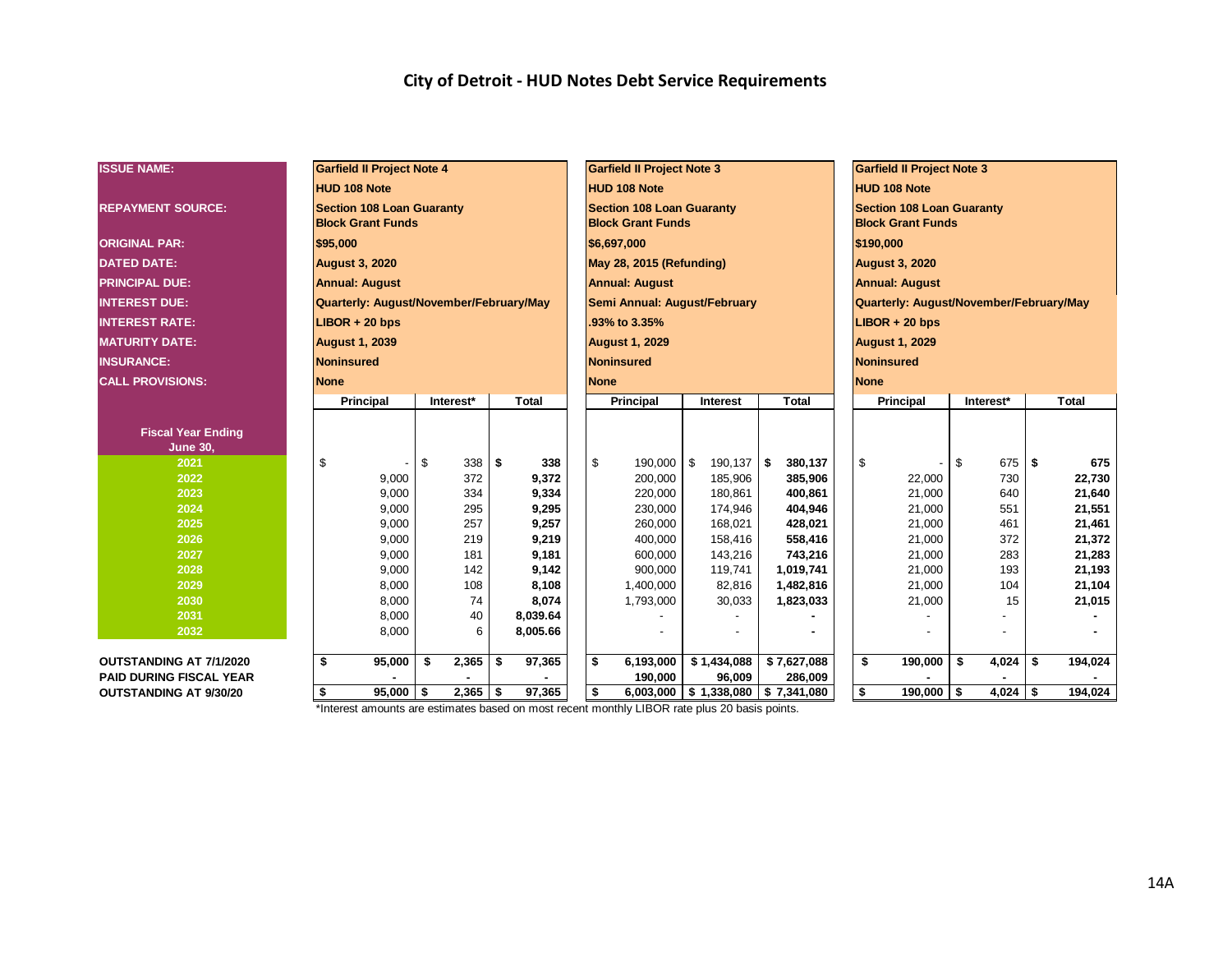| <b>ISSUE NAME:</b>             | <b>Fort Shelby Project</b>                   |    |                  |      |                        |  |    | <b>Fort Shelby Project</b>              |                  |                    |             | <b>Woodward Garden Project 1</b> |                 |                 |
|--------------------------------|----------------------------------------------|----|------------------|------|------------------------|--|----|-----------------------------------------|------------------|--------------------|-------------|----------------------------------|-----------------|-----------------|
|                                | <b>HUD 108 Note</b>                          |    |                  |      |                        |  |    | <b>HUD 108 Note</b>                     |                  |                    |             | <b>HUD 108 Note</b>              |                 |                 |
| <b>REPAYMENT SOURCE:</b>       | <b>Section 108 Loan Guaranty</b>             |    |                  |      |                        |  |    | <b>Section 108 Loan Guaranty</b>        |                  |                    |             | <b>Section 108 Loan Guaranty</b> |                 |                 |
|                                | <b>Block Grant Funds</b>                     |    |                  |      |                        |  |    | <b>Block Grant Funds</b>                |                  |                    |             | <b>Block Grant Funds</b>         |                 |                 |
| <b>ORIGINAL PAR:</b>           | \$18,700,000                                 |    |                  |      |                        |  |    | \$1,250,000                             |                  |                    |             | \$7,050,000                      |                 |                 |
| <b>DATED DATE:</b>             | March 26, 2019 (Refunding)                   |    |                  |      |                        |  |    | <b>August 3, 2020</b>                   |                  |                    |             | March 26, 2019 (Refunding)       |                 |                 |
| <b>PRINCIPAL DUE:</b>          | <b>Annual: August</b>                        |    |                  |      |                        |  |    | <b>Annual: August</b>                   |                  |                    |             | <b>Annual: August</b>            |                 |                 |
| <b>INTEREST DUE:</b>           | Semi Annual: August/February                 |    |                  |      |                        |  |    | Quarterly: August/November/February/May |                  |                    |             | Semi Annual: August/February     |                 |                 |
| <b>INTEREST RATE:</b>          | 4.33% to 5.34%                               |    |                  |      |                        |  |    | $LIBOR + 20 bps$                        |                  |                    |             | 4.48% to 5.05%                   |                 |                 |
| <b>MATURITY DATE:</b>          | <b>August 1, 2026</b>                        |    |                  |      |                        |  |    | <b>August 1, 2026</b>                   |                  |                    |             | <b>August 1, 2021</b>            |                 |                 |
| <b>INSURANCE:</b>              | <b>Noninsured</b>                            |    |                  |      |                        |  |    | <b>Noninsured</b>                       |                  |                    |             | <b>Noninsured</b>                |                 |                 |
| <b>CALL PROVISIONS:</b>        | <b>None</b>                                  |    |                  |      |                        |  |    | <b>None</b>                             |                  |                    | <b>None</b> |                                  |                 |                 |
|                                | <b>Principal</b><br><b>Total</b><br>Interest |    |                  |      |                        |  |    | Principal                               | Interest*        | <b>Total</b>       |             | <b>Principal</b>                 | <b>Interest</b> | <b>Total</b>    |
|                                |                                              |    |                  |      |                        |  |    |                                         |                  |                    |             |                                  |                 |                 |
| <b>Fiscal Year Ending</b>      |                                              |    |                  |      |                        |  |    |                                         |                  |                    |             |                                  |                 |                 |
| <b>June 30,</b>                |                                              |    |                  |      |                        |  |    |                                         |                  |                    |             |                                  |                 |                 |
| 2021                           | \$<br>$1,250,000$ \ \$                       |    | 283,943          | l \$ | 1,533,943              |  | \$ |                                         | \$<br>$4,440$ \$ | 4,440              | \$          | $1,250,000$ \ \$                 | 23,648          | \$<br>1,273,648 |
| 2022                           | 1,500,000                                    |    | 248,730          |      | 1,748,730              |  |    | 209,000                                 | 4,574            | 213,574            |             | 300,000                          | 3,855           | 303,855         |
| 2023                           | 1,500,000                                    |    | 210,353          |      | 1,710,353              |  |    | 209,000                                 | 3,685            | 212,685            |             |                                  |                 |                 |
| 2024                           | 1,500,000                                    |    | 171,615          |      | 1,671,615              |  |    | 208,000                                 | 2,800            | 210,800            |             |                                  |                 |                 |
| 2025                           | 1,500,000                                    |    | 131,970          |      | 1,631,970              |  |    | 208,000                                 | 1,916            | 209,916            |             |                                  |                 |                 |
| 2026<br>2027                   | 2,000,000<br>2,000,000                       |    | 84,580<br>28,600 |      | 2,084,580<br>2,028,600 |  |    | 208,000<br>208,000                      | 1,032<br>147     | 209,032<br>208,147 |             |                                  |                 |                 |
| 2028                           |                                              |    |                  |      |                        |  |    |                                         |                  |                    |             |                                  |                 |                 |
| 2029                           |                                              |    |                  |      |                        |  |    |                                         |                  |                    |             |                                  |                 |                 |
| 2030                           |                                              |    |                  |      |                        |  |    |                                         |                  |                    |             |                                  |                 |                 |
| 2031                           |                                              |    |                  |      |                        |  |    |                                         |                  |                    |             |                                  |                 |                 |
| 2032                           |                                              |    |                  |      |                        |  |    |                                         |                  |                    |             |                                  |                 |                 |
|                                |                                              |    |                  |      |                        |  |    |                                         |                  |                    |             |                                  |                 |                 |
| <b>OUTSTANDING AT 7/1/2020</b> | \$<br>11,250,000                             | \$ | 1,159,790        |      | \$12,409,790           |  | \$ | 1,250,000                               | \$<br>18,595     | \$<br>1,268,595    | \$          | 1,550,000                        | \$<br>27,503    | \$<br>1,577,503 |
| <b>PAID DURING FISCAL YEAR</b> | 1,250,000                                    |    | 149,940          |      | 1,399,940              |  |    |                                         |                  |                    |             | 1,250,000                        | 19,793          | 1,269,793       |
| <b>OUTSTANDING AT 9/30/20</b>  | \$<br>10,000,000                             | \$ |                  |      | 1,009,850 \$11,009,850 |  | \$ | $1,250,000$ \$                          | 18,595           | \$<br>1,268,595    | \$          | $300,000$ \$                     | $7,710$ \$      | 307,710         |
|                                |                                              |    |                  |      |                        |  |    |                                         |                  |                    |             |                                  |                 |                 |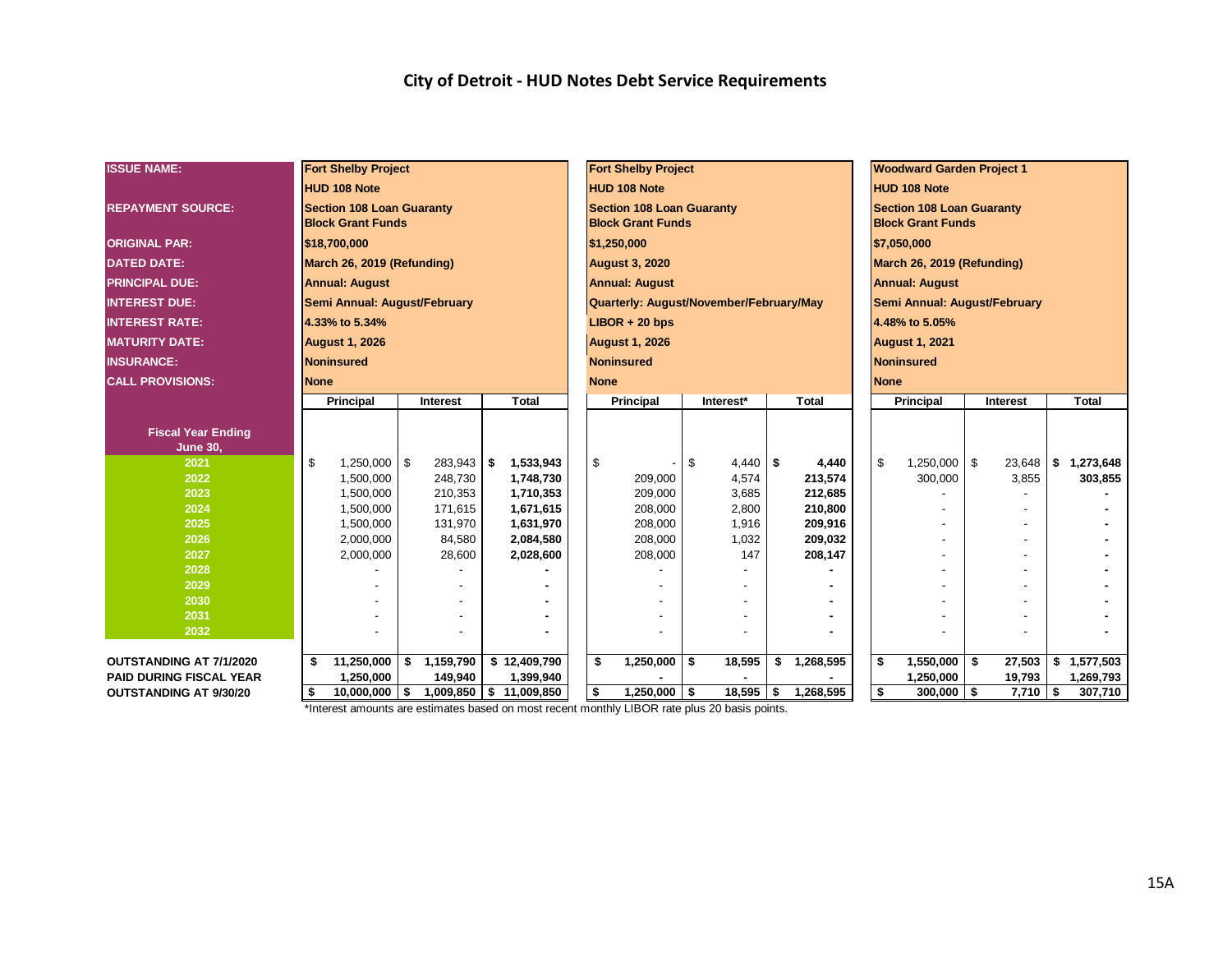| <b>ISSUE NAME:</b>             | <b>Woodward Garden Project 1</b>                             |             |                      | <b>Woodward Garden Project 2</b>                             |                     |              |                    |             | <b>Woodward Garden Project 2</b>                             |      |            |      |                  |
|--------------------------------|--------------------------------------------------------------|-------------|----------------------|--------------------------------------------------------------|---------------------|--------------|--------------------|-------------|--------------------------------------------------------------|------|------------|------|------------------|
|                                | <b>HUD 108 Note</b>                                          |             |                      | <b>HUD 108 Note</b>                                          |                     |              |                    |             | <b>HUD 108 Note</b>                                          |      |            |      |                  |
| <b>REPAYMENT SOURCE:</b>       | <b>Section 108 Loan Guaranty</b><br><b>Block Grant Funds</b> |             |                      | <b>Section 108 Loan Guaranty</b><br><b>Block Grant Funds</b> |                     |              |                    |             | <b>Section 108 Loan Guaranty</b><br><b>Block Grant Funds</b> |      |            |      |                  |
| <b>ORIGINAL PAR:</b>           | \$1,250,000                                                  |             |                      | \$6,197,000                                                  |                     |              |                    |             | \$148,000                                                    |      |            |      |                  |
| <b>DATED DATE:</b>             | <b>August 3, 2020</b>                                        |             |                      | <b>June 12, 2008</b>                                         |                     |              |                    |             | <b>August 3, 2020</b>                                        |      |            |      |                  |
| <b>PRINCIPAL DUE:</b>          | <b>Annual: August</b>                                        |             |                      | <b>Annual: August</b>                                        |                     |              |                    |             | <b>Annual: August</b>                                        |      |            |      |                  |
| <b>INTEREST DUE:</b>           | Quarterly: August/November/February/May                      |             |                      | Semi Annual: August/February                                 |                     |              |                    |             | Quarterly: August/November/February/May                      |      |            |      |                  |
| <b>INTEREST RATE:</b>          | $LIBOR + 20$ bps                                             |             |                      | 2.66% to 4.35%                                               |                     |              |                    |             | $LIBOR + 20$ bps                                             |      |            |      |                  |
| <b>MATURITY DATE:</b>          | <b>August 1, 2021</b>                                        |             |                      | <b>August 1, 2027</b>                                        |                     |              |                    |             | <b>August 1, 2028</b>                                        |      |            |      |                  |
| <b>INSURANCE:</b>              | <b>Noninsured</b>                                            |             |                      | Noninsured                                                   |                     |              |                    |             | <b>Noninsured</b>                                            |      |            |      |                  |
| <b>CALL PROVISIONS:</b>        | <b>None</b>                                                  |             |                      | <b>None</b>                                                  |                     |              |                    | <b>None</b> |                                                              |      |            |      |                  |
|                                | Principal                                                    | Interest*   | <b>Total</b>         | Principal                                                    | Interest            | <b>Total</b> |                    |             | Principal                                                    |      | Interest*  |      | <b>Total</b>     |
|                                |                                                              |             |                      |                                                              |                     |              |                    |             |                                                              |      |            |      |                  |
| <b>Fiscal Year Ending</b>      |                                                              |             |                      |                                                              |                     |              |                    |             |                                                              |      |            |      |                  |
| <b>June 30,</b>                |                                                              |             |                      |                                                              |                     |              |                    |             |                                                              |      |            |      |                  |
| 2021                           | \$                                                           | \$<br>4,451 | \$<br>4,451          | \$<br>148,000 \$                                             | $164,641$ \$        |              | 312,641            | \$          |                                                              | l \$ | 526        | \$   | 526              |
| 2022<br>2023                   | 1,250,000                                                    | 886         | 1,250,886            | 170,000<br>200,000                                           | 158,933<br>151,932  |              | 328,933<br>351,932 |             | 19,000<br>19,000                                             |      | 562<br>481 |      | 19,562<br>19,481 |
| 2024                           |                                                              |             |                      | 300,000                                                      | 142,207             |              | 442,207            |             | 19,000                                                       |      | 400        |      | 19,400           |
| 2025                           |                                                              |             |                      | 400,000                                                      | 128,252             |              | 528,252            |             | 19,000                                                       |      | 320        |      | 19,320           |
| 2026                           |                                                              |             |                      | 650,000                                                      | 106,770             |              | 756,770            |             | 18,000                                                       |      | 242        |      | 18,242           |
| 2027                           |                                                              |             |                      | 1,100,000                                                    | 70,192              | 1,170,192    |                    |             | 18,000                                                       |      | 166        |      | 18,166           |
| 2028                           |                                                              |             |                      | 1,099,000                                                    | 23,519              | 1,122,519    |                    |             | 18,000                                                       |      | 89         |      | 18,089           |
| 2029                           |                                                              |             |                      |                                                              |                     |              |                    |             | 18,000                                                       |      | 13         |      | 18,013           |
| 2030                           |                                                              |             |                      |                                                              |                     |              |                    |             |                                                              |      |            |      |                  |
| 2031                           |                                                              |             |                      |                                                              |                     |              |                    |             |                                                              |      |            |      |                  |
| 2032                           |                                                              |             |                      |                                                              |                     |              |                    |             |                                                              |      |            |      |                  |
| <b>OUTSTANDING AT 7/1/2020</b> | \$<br>1,250,000                                              | \$<br>5,337 | \$1,255,337          | \$<br>$4,067,000$ \$                                         | 946,446             | \$5,013,446  |                    | \$          | 148,000                                                      | \$   | 2,799      | \$.  | 150,799          |
| <b>PAID DURING FISCAL YEAR</b> |                                                              |             |                      | 148,000                                                      | 83,590              |              | 231,590            |             |                                                              |      |            |      |                  |
| <b>OUTSTANDING AT 9/30/20</b>  | $1,250,000$ \$<br>\$                                         |             | $5,337$ \$ 1,255,337 | \$<br>$3,919,000$ \$                                         | 862,856 \$4,781,856 |              |                    | \$          | $148,000$ \$                                                 |      | 2,799      | - \$ | 150,799          |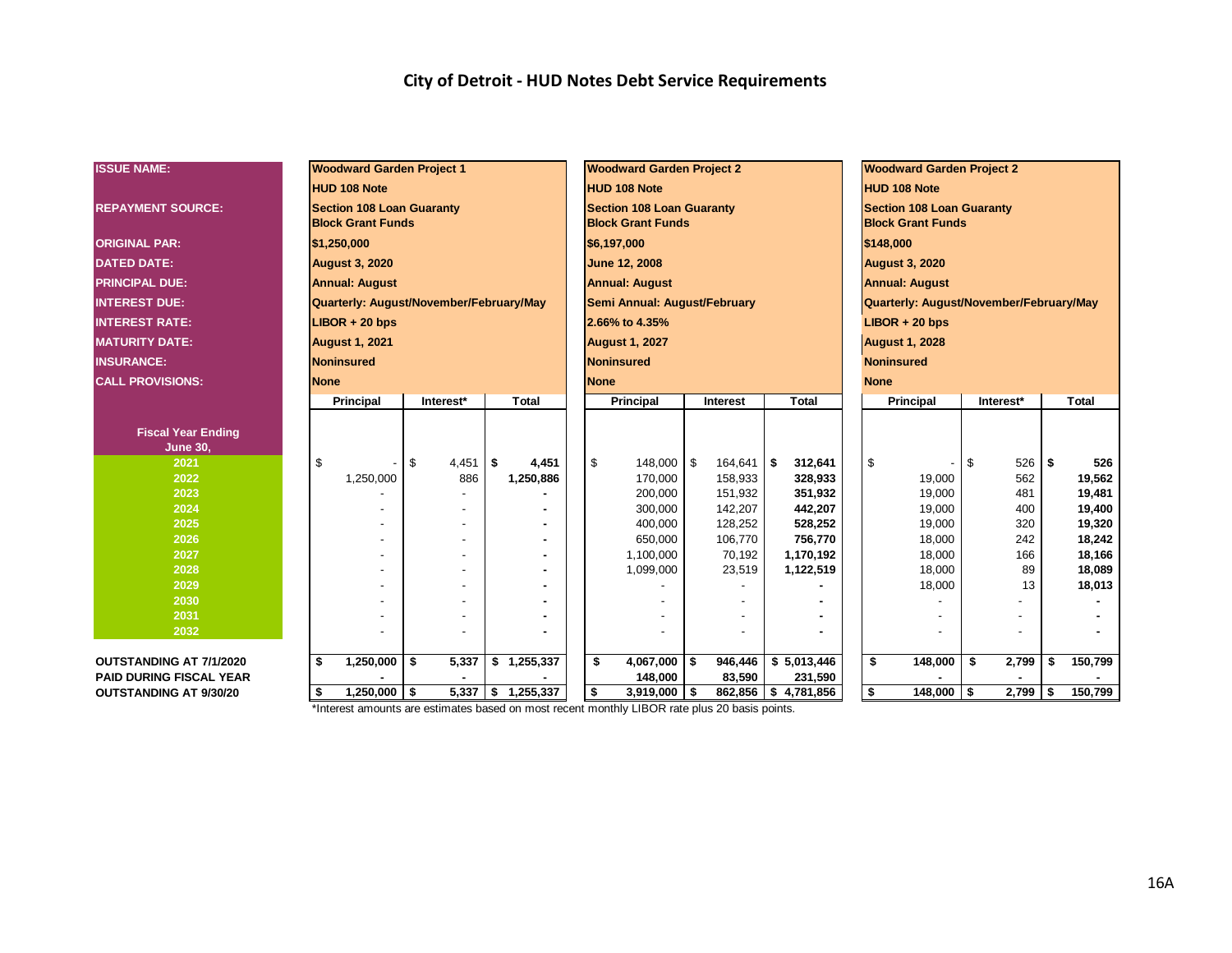| <b>ISSUE NAME:</b>             |                     | <b>Woodward Garden Project 3</b>                             |  |                 |              |                        |  |    | <b>Woodward Garden Project 3</b>                             |      |            |               |                  |                 |      |                |    |              |
|--------------------------------|---------------------|--------------------------------------------------------------|--|-----------------|--------------|------------------------|--|----|--------------------------------------------------------------|------|------------|---------------|------------------|-----------------|------|----------------|----|--------------|
|                                | <b>HUD 108 Note</b> |                                                              |  |                 |              |                        |  |    | <b>HUD 108 Note</b>                                          |      |            |               |                  |                 |      |                |    |              |
| <b>REPAYMENT SOURCE:</b>       |                     | <b>Section 108 Loan Guaranty</b><br><b>Block Grant Funds</b> |  |                 |              |                        |  |    | <b>Section 108 Loan Guaranty</b><br><b>Block Grant Funds</b> |      |            |               |                  |                 |      |                |    |              |
| <b>ORIGINAL PAR:</b>           | \$5,753,000         |                                                              |  |                 |              |                        |  |    | \$295,000                                                    |      |            |               |                  |                 |      |                |    |              |
| <b>DATED DATE:</b>             |                     | May 28, 2015 (Refunding)                                     |  |                 |              |                        |  |    | <b>August 3, 2020</b>                                        |      |            |               |                  |                 |      |                |    |              |
| <b>PRINCIPAL DUE:</b>          |                     | <b>Annual: August</b>                                        |  |                 |              |                        |  |    | <b>Annual: August</b>                                        |      |            |               |                  |                 |      | <b>ALL</b>     |    |              |
| <b>INTEREST DUE:</b>           |                     | Semi Annual: August/February                                 |  |                 |              |                        |  |    | Quarterly: August/November/February/May                      |      |            |               |                  |                 |      |                |    |              |
| <b>INTEREST RATE:</b>          |                     | .83% to 3.55%                                                |  |                 |              |                        |  |    | $LIBOR + 20$ bps                                             |      |            |               |                  |                 |      |                |    |              |
| <b>MATURITY DATE:</b>          |                     | <b>August 1, 2031</b>                                        |  |                 |              |                        |  |    | <b>August 1, 2024</b>                                        |      |            |               |                  |                 |      |                |    |              |
| <b>INSURANCE:</b>              |                     | <b>Noninsured</b>                                            |  |                 |              |                        |  |    | <b>Noninsured</b>                                            |      |            |               |                  |                 |      |                |    |              |
| <b>CALL PROVISIONS:</b>        | <b>None</b>         |                                                              |  |                 |              |                        |  |    | <b>None</b>                                                  |      |            |               |                  |                 |      |                |    |              |
|                                |                     | <b>Principal</b>                                             |  | <b>Interest</b> |              | <b>Total</b>           |  |    | Principal                                                    |      | Interest*  | <b>Total</b>  | <b>Principal</b> |                 |      | Interest       |    | <b>Total</b> |
|                                |                     |                                                              |  |                 |              |                        |  |    |                                                              |      |            |               |                  |                 |      |                |    |              |
| <b>Fiscal Year Ending</b>      |                     |                                                              |  |                 |              |                        |  |    |                                                              |      |            |               |                  |                 |      |                |    |              |
| <b>June 30,</b><br>2021        | \$                  | 295,000 \$                                                   |  | 139,057         | $\mathsf{I}$ | 434,057                |  | \$ |                                                              | - \$ | $1,048$ \$ | 1,048         | \$               | 4,864,000       | l \$ | 1,117,803      |    | 5,981,803    |
| 2022                           |                     | 310,000                                                      |  | 132,494         |              | 442,494                |  |    | 74,000                                                       |      | 992        | 74,992        | \$               | 6,223,000       | \$   | 997,351        |    | 7,220,351    |
| 2023                           |                     | 325,000                                                      |  | 124,870         |              | 449,870                |  |    | 74,000                                                       |      | 677        | 74,677        | \$               | 4,921,000       | \$   | 882,491        |    | 5,803,491    |
| 2024                           |                     | 342,000                                                      |  | 116,101         |              | 458,101                |  |    | 74,000                                                       |      | 363        | 74,363        | \$               | 5,127,000       | \$   | 763,173        |    | 5,890,173    |
| 2025                           |                     | 359,000                                                      |  | 106,197         |              | 465,197                |  |    | 73,000                                                       |      | 52         | 73,052        | \$               | 5,201,000       | \$   | 635,101        |    | 5,836,101    |
| 2026                           |                     | 377,000                                                      |  | 95,521          |              | 472,521                |  |    |                                                              |      |            |               | \$               | 5,597,000       | \$   | 494,262        |    | 6,091,262    |
| 2027                           |                     | 396,000                                                      |  | 83,822          |              | 479,822                |  |    |                                                              |      |            |               | \$               | 4,946,000       | \$   | 343,442        |    | 5,289,442    |
| 2028                           |                     | 417,000                                                      |  | 71,116          |              | 488,116                |  |    |                                                              |      |            |               | \$               | 2,564,000       | \$   | 222,071        |    | 2,786,071    |
| 2029                           |                     | 438,000                                                      |  | 57,431          |              | 495,431                |  |    |                                                              |      |            |               | \$               | 1,985,000       | \$   | 144,542        |    | 2,129,542    |
| 2030                           |                     | 460,000                                                      |  | 42,609          |              | 502,609                |  |    |                                                              |      |            |               | \$               | 2,355,000       | \$   | 73,953         |    | 2,428,953    |
| 2031                           |                     | 483,000                                                      |  | 26,451          |              | 509,451                |  |    |                                                              |      |            |               | \$               | 491,000         | \$   | 26,491         |    | 517,491      |
| 2032                           |                     | 507,000                                                      |  | 8,999           |              | 515,999                |  |    |                                                              |      |            |               | \$               | $515,000$ \$    |      | 9,005          |    | 524,005      |
|                                |                     |                                                              |  |                 |              |                        |  |    |                                                              |      |            |               |                  |                 |      |                |    |              |
| <b>OUTSTANDING AT 7/1/2020</b> | \$                  | 4,709,000                                                    |  | \$1,004,668     |              | \$5,713,668            |  | \$ | 295,000                                                      | \$   | 3,132      | \$<br>298,132 | \$               | 44,789,000      | - \$ | 5,709,684      | Ŝ. | 50,498,684   |
| <b>PAID DURING FISCAL YEAR</b> |                     | 295,000                                                      |  | 70,989          |              | 365,989                |  |    |                                                              |      |            |               |                  | 4,864,000       |      | 580,655        |    | 5,444,655    |
| <b>OUTSTANDING AT 9/30/20</b>  | \$                  | $4,414,000$ \$                                               |  |                 |              | $933,679$ \$ 5,347,679 |  | \$ | $295,000$ \$                                                 |      | $3,132$ \$ | 298,132       | \$               | $39,925,000$ \$ |      | $5,129,028$ \$ |    | 45,054,028   |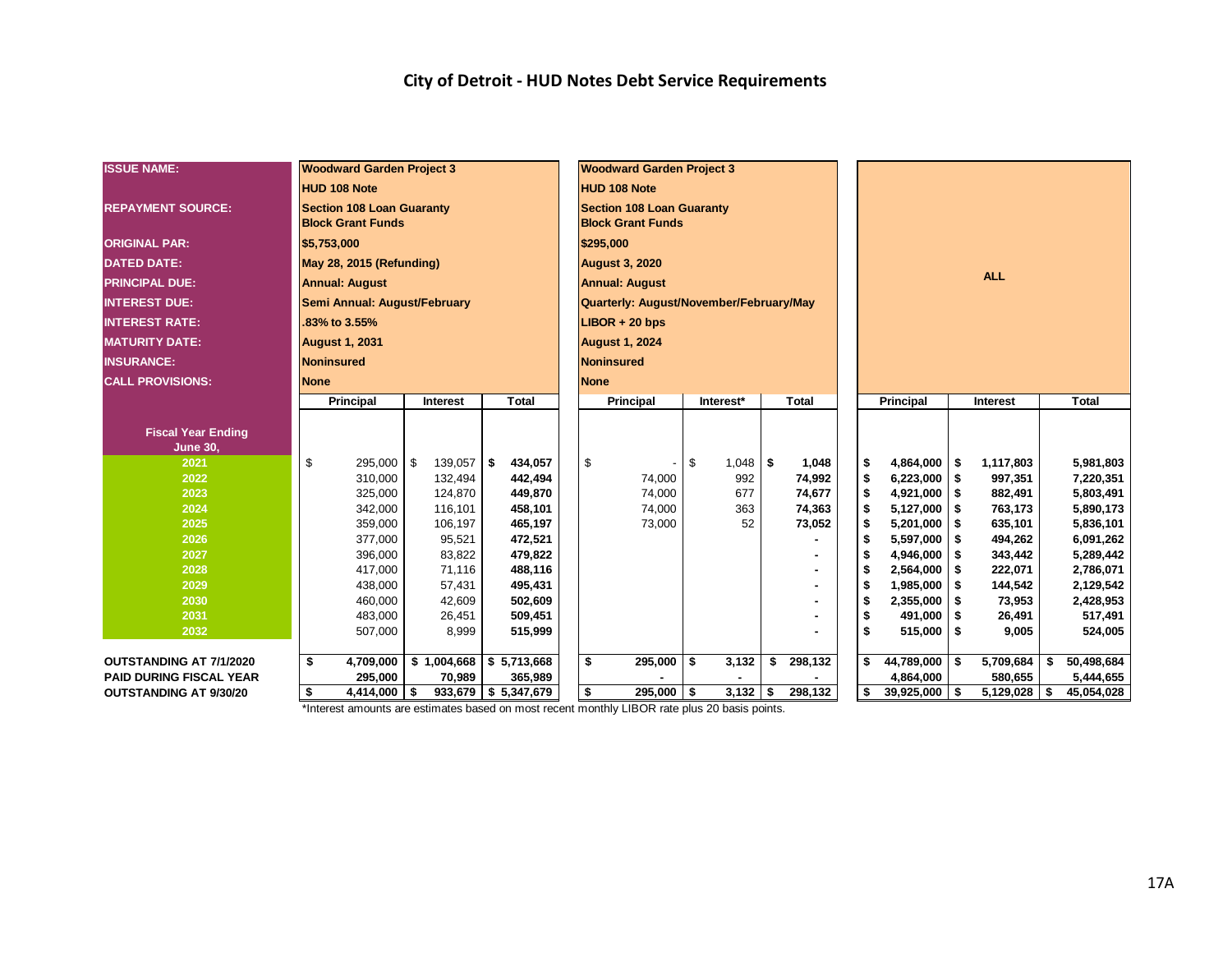#### **City of Detroit - UTGO Debt Service Requirements Summary**

| <b>Fiscal Year Ending</b> | <b>UTGO</b>       | 2nd Lien          | 4th Lien          | <b>UTGO</b>        |
|---------------------------|-------------------|-------------------|-------------------|--------------------|
| June 30                   | (stand alone)     | <b>DSA</b>        | <b>DSA</b>        | <b>Obligations</b> |
| 2021                      | 16,912,000        | 9,825,710         | 35,919,553        | 62,657,263         |
| 2022                      | 10,221,000        | 9,824,594         | 27,770,871        | 47,816,465         |
| 2023                      | 10,218,000        | 9,828,024         | 23,944,817        | 43,990,841         |
| 2024                      | 10,219,000        | 9,828,621         | 19,200,507        | 39,248,128         |
| 2025                      | 10,218,250        | 9,826,919         | 10,881,531        | 30,926,700         |
| 2026                      | 10,220,250        | 9,828,854         | 5,631,115         | 25,680,219         |
| 2027                      | 10,219,250        | 9,827,125         | 5,629,409         | 25,675,784         |
| 2028                      | 10,219,750        | 9,824,431         | 5,625,885         | 25,670,066         |
| 2029                      | 10,221,000        | 9,827,843         |                   | 20,048,843         |
| 2030                      | 10,222,250        | 9,824,431         |                   | 20,046,681         |
| 2031                      | 10,217,750        | 9,826,057         |                   | 20,043,807         |
| 2032                      | 10,222,000        | 9,828,955         |                   | 20,050,955         |
| 2033                      | 10,218,750        | 9,824,568         |                   | 20,043,318         |
| 2034                      | 10,217,500        | 9,823,921         |                   | 20,041,421         |
| 2035                      | 10,222,250        | 9,827,202         |                   | 20,049,452         |
| 2036                      | 10,221,750        | 9,824,598         |                   | 20,046,348         |
| 2037                      | 10,220,250        |                   |                   | 10,220,250         |
| 2038                      | 10,221,750        |                   |                   | 10,221,750         |
| <b>Total</b>              | \$<br>190,652,750 | \$<br>157,221,855 | \$<br>134,603,688 | \$<br>482,478,293  |